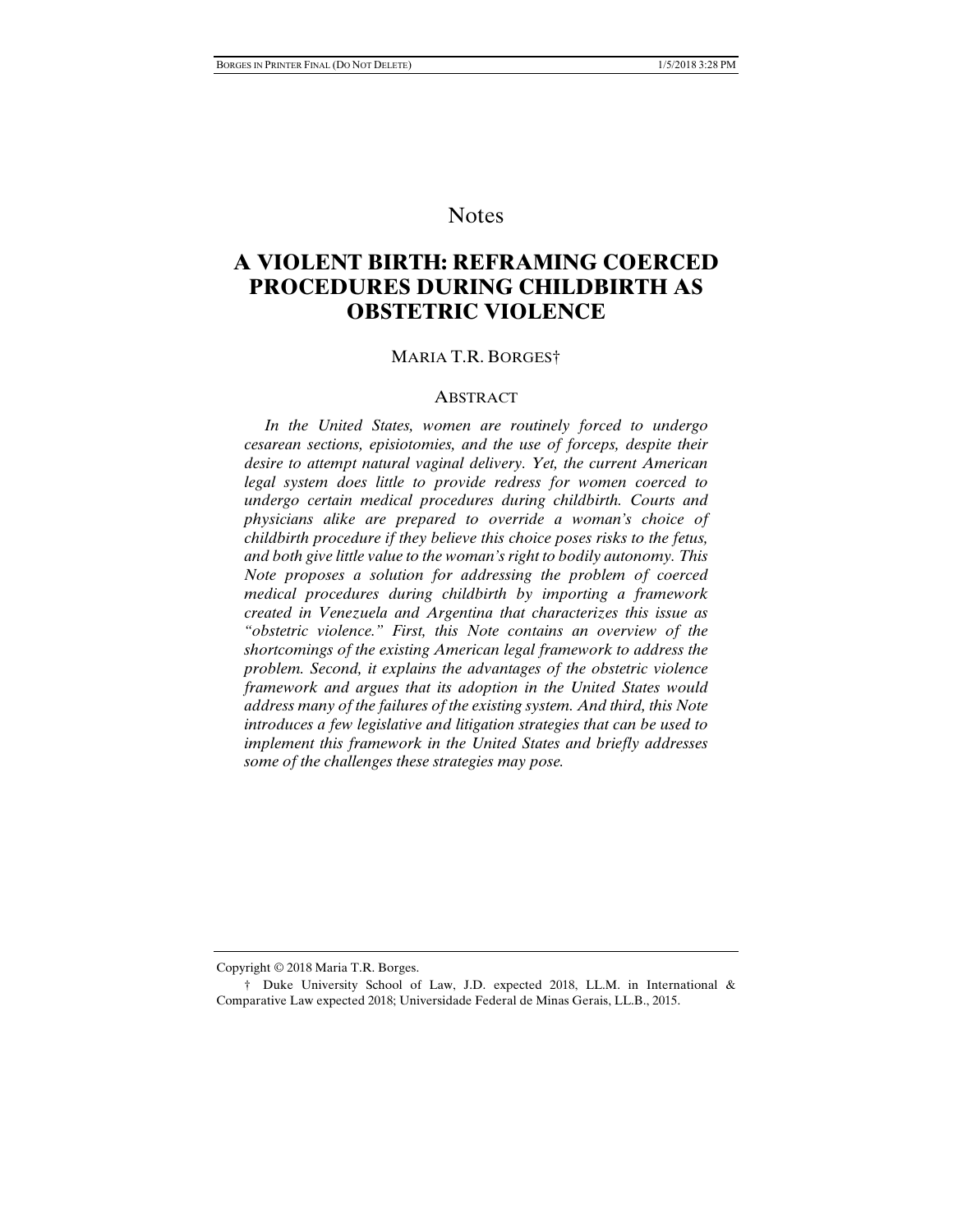*Patient*: What do I do? *Dr. Spenser*: Nothing, dear! You're not qualified!<sup>1</sup>

#### **INTRODUCTION**

In 2014, the nongovernmental organization (NGO) Improving Birth started a social media campaign calling on women to break the silence on their experiences of coercion and abuse during childbirth.<sup>2</sup> The #BreaktheSilence campaign collected over 150 accounts from American women who were victimized by doctors, midwives, or nurses during labor.<sup>3</sup> Reports included accounts of emotional abuse,<sup>4</sup> disregard of the laboring woman's pain,<sup>5</sup> coerced procedures,<sup>6</sup> and even physical violence.7 This is not a uniquely American problem. The list of abuses and disrespect that women all across the globe face during childbirth is even longer, and includes "the denial of treatment, ... invasive practices, . . . detention in facilities for failure to pay, dehumanizing or rude treatment and discrimination or humiliation based on race, ethnic or economic background, age, HIV status, [and] gender non-conformity, among others."8

In the past three decades, mobilization to address abuse during childbirth has increased among NGOs and international human rights bodies. This mobilization grew from the findings of medical studies in the 1980s and 1990s that investigated the conditions of obstetric care

 7. *Id.* ("My client had a cervical exam that was so violent, she cried in pain while begging the ObGyn to stop. He wouldn't.").

 <sup>1.</sup> MONTY PYTHON'S THE MEANING OF LIFE (Universal Pictures 1983). The relevant excerpt can be found online and is highly recommended. *See* Monty Python, *Birth - Monty Python's The Meaning of Life*, YOUTUBE (Nov. 13, 2008), https://www.youtube.com/ watch?v=NcHdF1eHhgc.

 <sup>2.</sup> Improving Birth, *#BreaktheSilence*, FACEBOOK, http://on.fb.me/1T0Wbo8 [https:// perma.cc/3PFH-2TAV]; *see also* Farah Diaz-Tello, *Invisible Wounds: Obstetric Violence in the United States*, 47 REPROD. HEALTH MATTERS 56, 57 (2016) (discussing accounts in *#BreaktheSilence* and other statistics).

 <sup>3.</sup> Improving Birth, *supra* note 2.

 <sup>4.</sup> *Id.* ("I still can't trust that my cesarean was 'necessary' after 18 hours of abusive language, bullying & starvation.").

 <sup>5.</sup> *Id.* ("My client had a fast, drug-free birth, caught by a nurse. The [doctor] arrived late, and began repairing her perineum without local anesthesia. He said, 'You want a birth with no pain meds, this is what you get.'").

 <sup>6.</sup> *Id.* ("My vagina was cut without my consent!").

 <sup>8.</sup> Women's Glob. Network for Reprod. Rights, *Obstetric Violence*, MAY28.ORG, http://www.may28.org/obstetric-violence [https://perma.cc/3999-B5KS].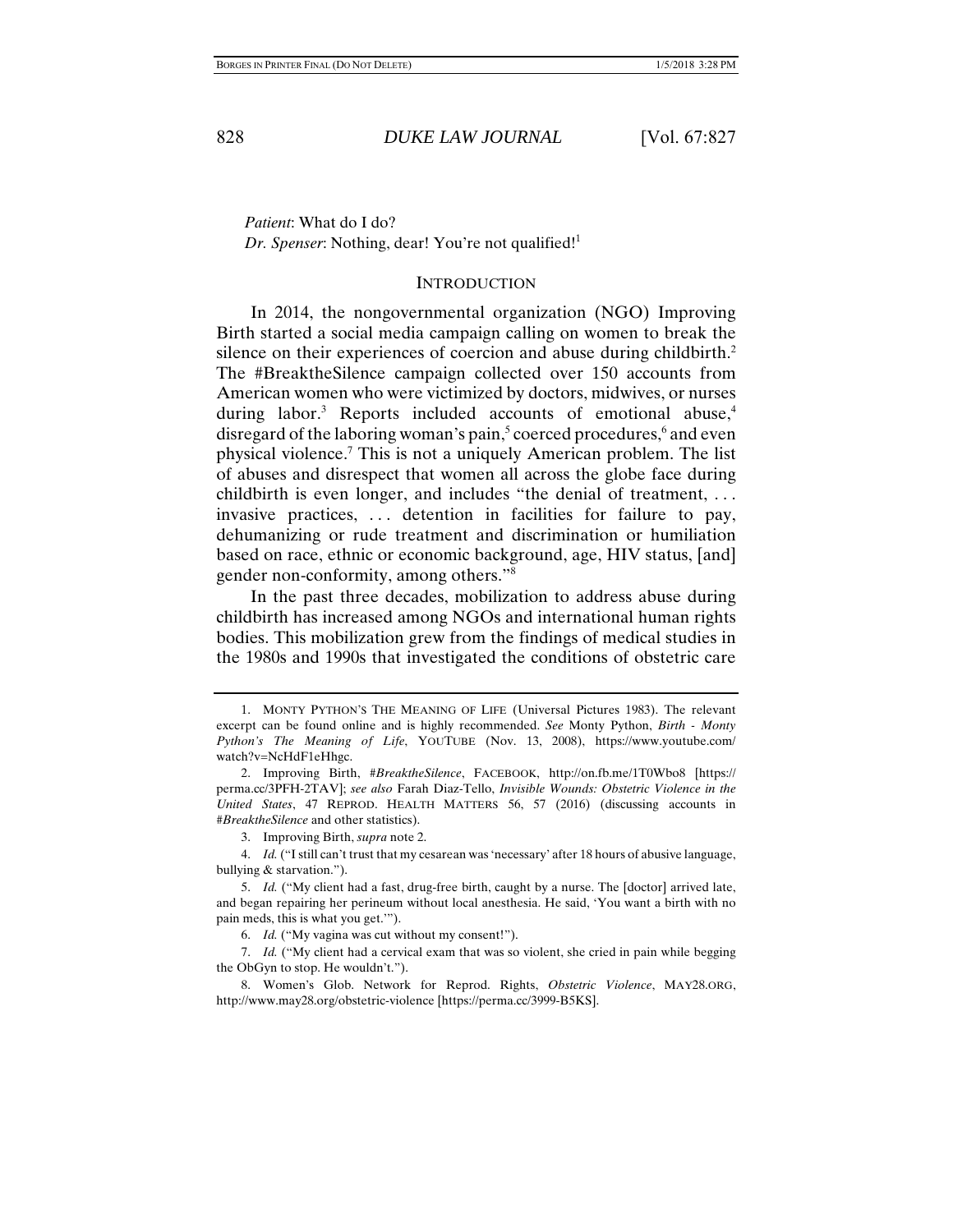around the world.<sup>9</sup> In Latin America, this increased awareness of the pervasiveness of abusive practices in obstetric and gynecological care gave rise to strong grassroots childbirth rights advocacy movements. One of their first victories was the adoption of a legal framework in Argentina, which granted women the right to a humanized childbirth experience in 2004.10 This framework introduced a human rights-based approach to childbirth<sup>11</sup> that was meant to ensure to women a more dignified and respectful experience in facility-based childbirth.12 A bigger victory came a few years later, in 2007, when Venezuela passed a law to create a comprehensive framework to protect the "right of women to a life free of violence," which included specific provisions to address the abuse and disrespect of medical professionals against pregnant women.13 This law starts with a set of definitions of types of gender-based violence that women experience and includes "obstetric violence" in this roll, defined as

the appropriation of the body and reproductive processes of women by health personnel, which is expressed as dehumanized treatment, an abuse of medication, and to convert the natural processes into

 12. *See* Law No. 25929, *supra* note 10, art. 2(b) (guaranteeing to women the right to be treated respectfully throughout pregnancy and childbirth).

 <sup>9.</sup> Silvia Bellón Sánchez, Obstetric Violence: Medicalization, Authority Abuse and Sexism within Spanish Obstetric Assistance. A New Name for Old Issues? 41 (Aug. 2014) (unpublished Master's thesis, Utrecht University) (on file with the *Duke Law Journal*) ("Since the 1990s several authors in Latin-America began to study the problems that women face in the obstetric units of hospitals from a gender perspective and as violations of reproductive rights.").

 <sup>10.</sup> Law No. 25929, Aug. 25, 2004, [CXII-30489] B.O. 1 (Arg.) [hereinafter Law No. 25929].

 <sup>11.</sup> *See* Siri Gloppen, Malcolm Langford, Alicia Yamin, Roberto Iunes, Leonardo Cubillio & Maria-Luisa Escobar, *Operationalizing a Rights-Based Approach to Health Service Delivery*, CHRISTIAN MICHELSEN INST., https://www.cmi.no/projects/1791-operationalizing-a-rightsbased-approach-to-health [https://perma.cc/E5XR-HPX3] ("A rights-based approach means integrating human rights norms and principles in the design, implementation, monitoring, and evaluation of health-related policies and programs.").

 <sup>13.</sup> *See generally* Ley Orgánica sobre el Derecho de las Mujeres a una Vida Libre de Violencia arts. 15(13), 51, Mar. 19, 2007, 38678 Boletin Oficial 353348 (Venez.) [hereinafter Law on the Right of Women to a Life Free of Violence] (defining obstetric violence as a subset of violence against women). A similar law was adopted in Argentina in 2009, although it does not criminalize the practice, but instead establishes a number of administrative proceedings to give recourse to women. Law No. 26485, Mar. 11, 2009, [CXVII-31632] B.O. 1 (Arg.) [hereinafter Law No. 26485]. But "despite the passage of [the] 2004 statute guaranteeing the rights of birthing women and [the] 2009 statute prohibiting obstetric violence, courts adjudicating tort suits continue to rely on a malpractice analysis rather than the norms of humanized childbirth and freedom from violence." Diaz-Tello, *supra* note 2, at 62.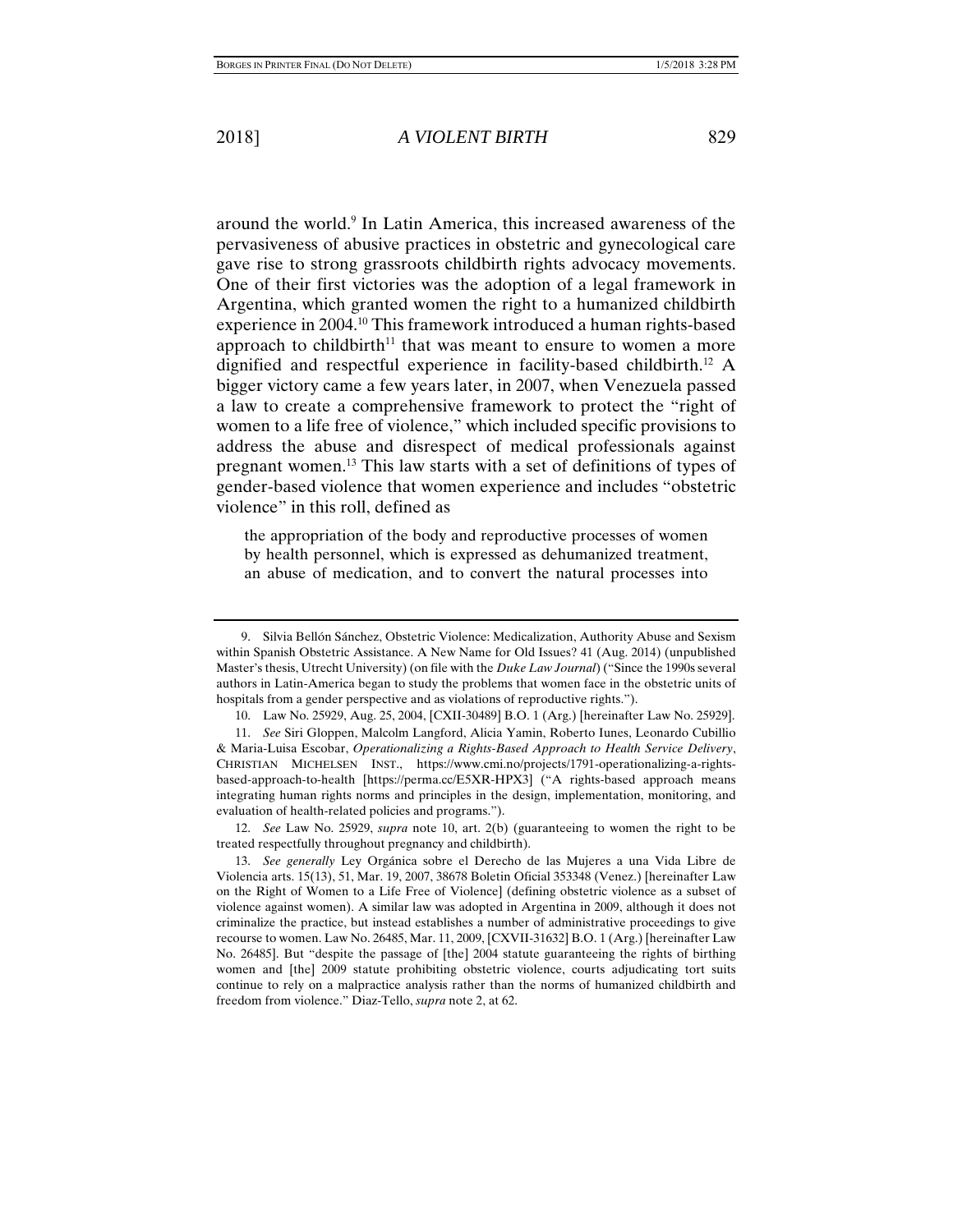pathological ones, bringing with it loss of autonomy and the ability to decide freely about their bodies and sexuality, negatively impacting the quality of life of women.<sup>14</sup>

On its face, "obstetric violence" seems to be just a new term for the old problem of disrespect and abuse in obstetric and gynecological care.15 But the innovation introduced by this definition is an express recognition of how individual instances of obstetric abuse are part of the broader problem of gender-based violence because they "bring[] with [them] loss of autonomy and the ability to decide freely about their bodies and sexuality."16 This innovation is important because abuse in obstetric and gynecological care is a type of violence often left out of the conversation about violence against women.17 Moreover, the definition of obstetric violence as a subset of gendered violence highlights that it is also a type of structural violence and, therefore, needs to be addressed systemically.18

The Venezuelan law criminalizes several types of obstetric violence. One is the performance of cesarean sections without the informed and voluntary consent of the patient.<sup>19</sup> Another is the practice of artificially accelerating labor without informed and voluntary consent.20 Globally, these are two of the most common types of procedures that women are coerced to undertake<sup>21</sup> and that

Sánchez, *supra* note 9, at 41 (citations omitted).

- 16. Law on the Right of Women to a Life Free of Violence, *supra* note 13, art. 15(13).
- 17. Women's Glob. Network for Reprod. Rights, *supra* note 8.

20. *Id.* art. 51(4).

 <sup>14.</sup> Law on the Right of Women to a Life Free of Violence, *supra* note 13, art. 15(13), *translated in* Rogelio Pérez D'Gregorio, *Obstetric Violence: A New Legal Term Introduced in Venezuela*, 111 INT'L J. GYNECOLOGY & OBSTETRICS 201, 201 (2010).

 <sup>15.</sup> As one author noted,

Since the 1990s several authors in Latin-America began to study the problems that women face in the obstetric units of hospitals from a gender perspective and as violations of reproductive rights. For the most part of these works do not employ the term "obstetric violence", but the range of practices studied mirror practices covered by the recent usage of the concept.

 <sup>18.</sup> Diaz-Tello, *supra* note 2 at 62 ("Individual tort litigation is necessary, but not sufficient, to the task of ending obstetric violence. True transformation will also require provider education and greater connection between health infrastructure and civil society advocacy to address harmful gender norms.").

 <sup>19.</sup> Law on the Right of Women to a Life Free of Violence, *supra* note 13, art. 51(5).

 <sup>21.</sup> Although there seems to be no statistical research yet at this point, the conclusion is supported by anecdotal evidence. *See* Improving Birth, *supra* note 2. The World Health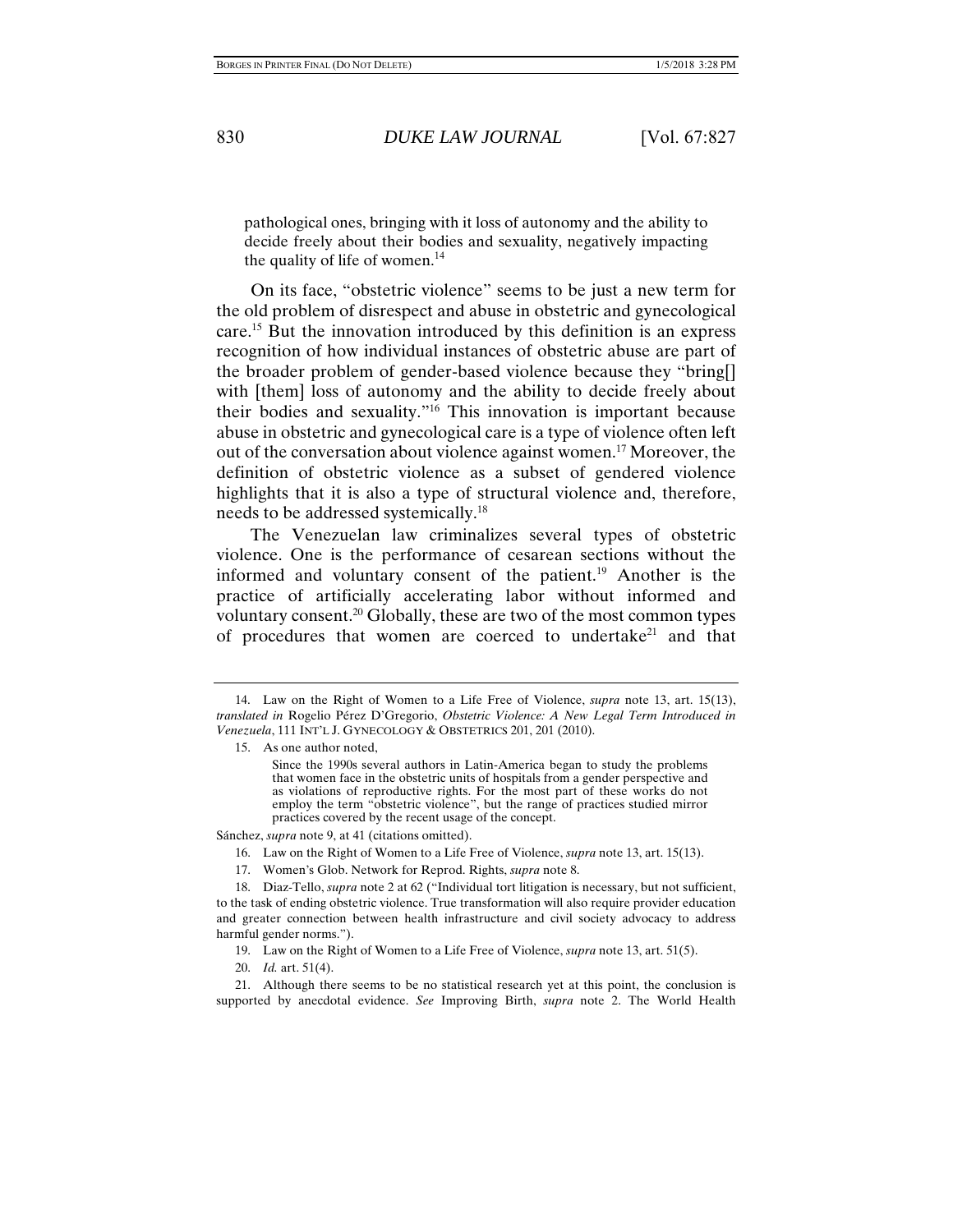contribute to the excessive medicalization of childbirth.<sup>22</sup> The medicalization of childbirth is linked to an increasing pathologization of pregnancy and birth, transforming a natural process experienced by women into a clinical problem.<sup>23</sup>

In the American context, the use of coercive medical procedures during childbirth has a long history and examples are quite severe. In the 1950s, a report published in the *Ladies' Home Journal* shocked the nation<sup>24</sup> by exposing the inhumane treatment suffered by women in maternity wards around the country.25 Among the testimonies, women reported coerced use of medication during labor and unconsented resort to forceps to accelerate birth.<sup>26</sup> Fast-forward over fifty years and the situation remains largely similar, despite the modernization of childbirth practices.<sup>27</sup> In 2014, for example, a physician was caught on camera performing an episiotomy<sup>28</sup> despite the patient's shouts ordering him to stop and denying consent to the procedure.29 Because the video went viral, media attention to the case was hyped, and the physician was ultimately forced to hand over his medical license in

27. Goer, *supra* note 24, at 33.

Organization (WHO) has been fighting the excessive medicalization of the childbirth process since 1985. *See generally* World Health Org., *Appropriate Technology for Birth*, 326 LANCET 436 (1985).

<sup>22.</sup> "Medicalization describes the expansion of medical jurisdiction into the realms of other previously nonmedically defined problems . . . ." Heather A. Cahill, *Male Appropriation and Medicalization of Childbirth: An Historical Analysis*, 33 J. ADVANCED NURSING 334, 338 (2001).

 <sup>23.</sup> *See id.* at 339 (examining studies of how medicalization leads to a pathologization of childbirth).

 <sup>24.</sup> Henci Goer, *Cruelty in Maternity Wards: Fifty Years Later*, 19 J. PERINATAL EDUC. 33, 33 (2010).

 <sup>25.</sup> *See generally* Gladys Denny Shultz, *Journal Mothers Report on Cruelty in Maternity Wards*, 75 LADIES' HOME J. 44 (1958) (detailing individual cases of maternity ward abuse and mistreatment of patients).

 <sup>26.</sup> *Id.* at 44 ("They give you drugs, whether you want them or not, strap you down like an animal. Many times the doctor feels too much time is being taken up and he either forces the baby with forceps or slows things up.").

 <sup>28. &</sup>quot;An episiotomy is a surgical cut in the perineum, the musculature between the vagina and the anus, for the purpose of widening the vaginal opening." Heather Joy Baker, *"We Don't Want to Scare the Ladies:" An Investigation of Maternal Rights and Informed Consent Throughout the Birth Process*, 31 WOMEN'S RTS. L. REP. 538, 576 (2010).

 <sup>29.</sup> *Kimberly Turbin's Forced Episiotomy Case: The Resolution*, IMPROVING BIRTH (Mar. 16, 2017), http://improvingbirth.org/kimberlys-case-the-resolution [https://perma.cc/92LG-GQYT]. The original video can still be found online. Rios jahir, *Birth Video Epidural and Episiotomy*, YOUTUBE (Aug. 27, 2014), https://youtu.be/lCfXxtoAN-I.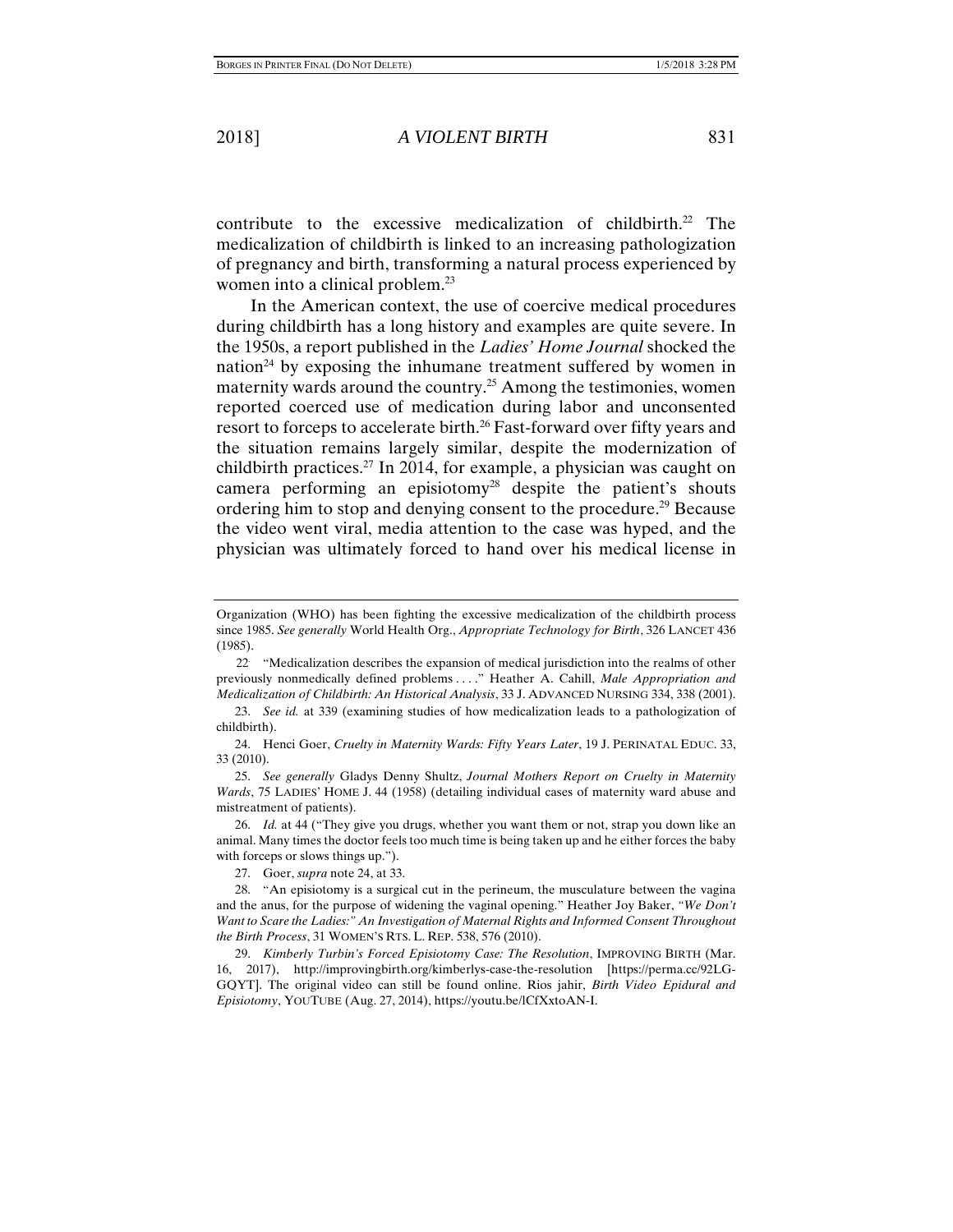order to reach a settlement with the victim.<sup>30</sup> But many of these cases do not reach the legal system. Some examples include a seventeenyear-old who had a fourth degree episiotomy<sup>31</sup> despite her express pleas that she did not want one;<sup>32</sup> a mother of six children who was forced to induce labor despite the increased risks for both her and the fetus;33 and a mother of twins who was forced into a vacuum-assisted delivery despite her uncomplicated vaginal labor because she was taking up the operating room.34 These represent a handful of horror stories collected by Human Rights in Childbirth, an NGO dedicated to realizing women's rights in childbirth, and its partner organizations.<sup>35</sup> And the anecdotal cases show only the tip of the iceberg, because abuse during pregnancy and childbirth is underreported<sup>36</sup> and largely unexplored by medical researchers. The few existing reports have also found increasing evidence of coerced procedures during labor in the United States.37

 <sup>30.</sup> *Kimberly Turbin's Forced Episiotomy Case: The Resolution*, *supra* note 29.

 <sup>31.</sup> A fourth degree episiotomy "extends through the rectum and cuts through skin, muscle, the rectal sphincter, and anal wall." *Episiotomy*, ENCYCLOPEDIA SURGERY, http://www. surgeryencyclopedia.com/Ce-Fi/Episiotomy.html [https://perma.cc/YAE7-MKTL].

 <sup>32.</sup> Brief of Human Rights in Childbirth et al. as Amicus Curiae in Support of Plaintiff at A-11–A-13, Dray v. Staten Island Univ. Hosp., No. 500510/2014 (N.Y. Sup. Ct. filed Jan. 22, 2014) [hereinafter HRC Amicus Curiae] (relying on collected testimony to discuss emotional implications of obstetric violence). Human Rights in Childbirth is an NGO whose purpose is to promote women's rights in childbirth across the globe. HUM. RTS. CHILDBIRTH, http://www.humanrightsinchildbirth.org [https://perma.cc/9CAW-T2VS].

 <sup>33.</sup> HRC Amicus Curiae, *supra* note 32, at A-16 to A-19.

 <sup>34.</sup> *Id.* at A-26 to A-27.

 <sup>35.</sup> *See generally id.* (detailing various accounts of victims abused during maternity procedures).

 <sup>36.</sup> Lynn M. Paltrow & Jeanne Flavin, *Arrests of and Forced Interventions on Pregnant Women in the United States, 1973–2005: Implications for Women's Legal Status and Public Health*, 38 J. HEALTH POL. POL'Y & L. 299, 304 (2013) ("Most cases involving hospital detentions and compelled treatment do not result in reported opinions or media coverage, making it unlikely that such cases would be identifiable . . . .").

 <sup>37.</sup> *See* DIANA BOWSER & KATHLEEN HILL, U.S. AGENCY FOR INT'L DEV., EXPLORING EVIDENCE FOR DISRESPECT AND ABUSE IN FACILITY-BASED CHILDBIRTH 10 (2010) ("Reports from Kenya, the United States, Dominican Republic, and Peru document women's stories of feeling coerced into a cesarean section." (internal citations omitted)); Diaz-Tello, *supra* note 2, at 57 ("[M]ore than half [of surveyed doulas, childbirth educators, and labor and delivery nurses] had witnessed a physician engage in a procedure explicitly against a woman's will, and nearly twothirds had witnessed providers 'occasionally' or 'often' engage in procedures without giving a woman a choice or time to consider the procedure.").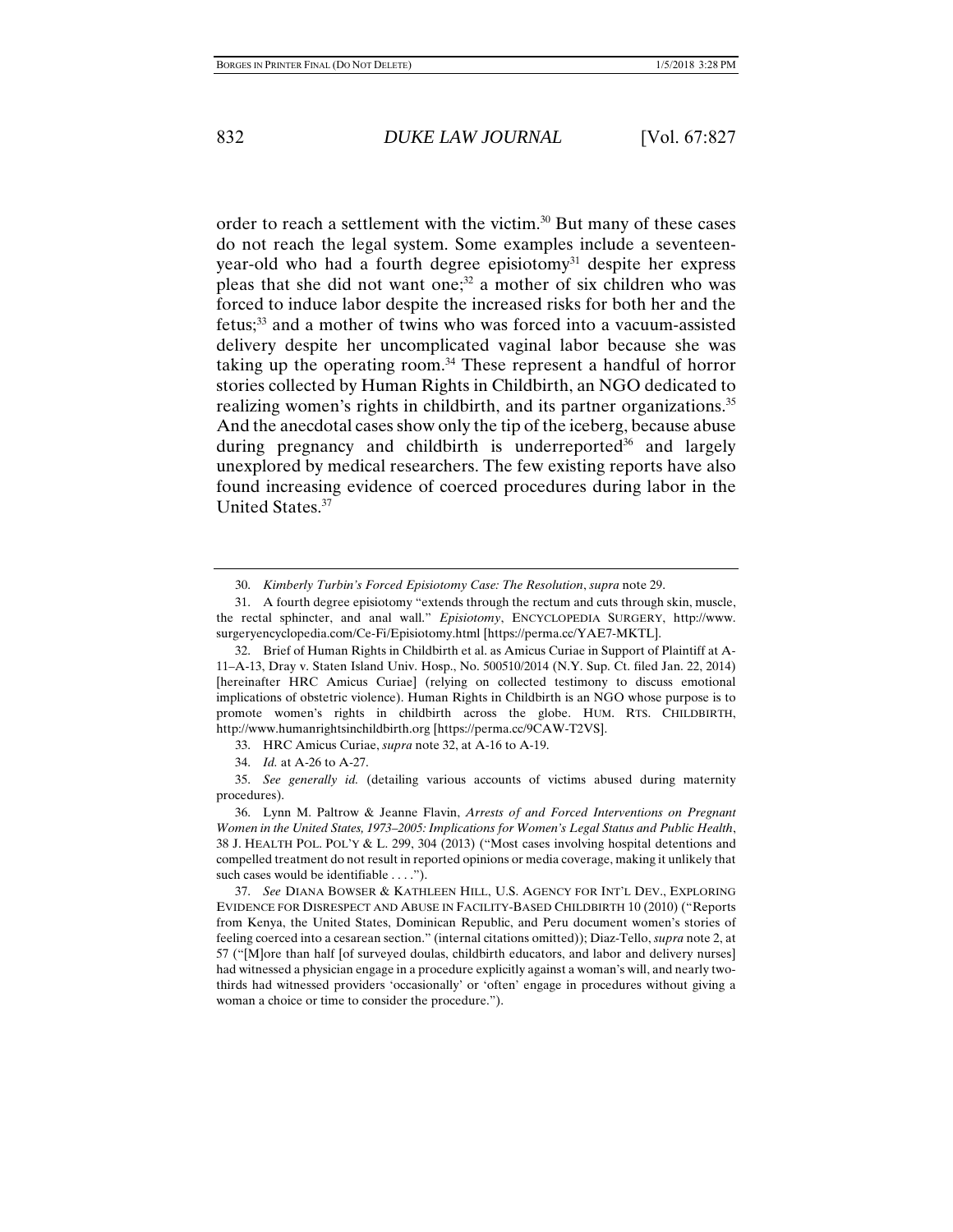Despite the gravity of the problem, the American legal system does not treat the issue adequately. Courts have been somewhat reluctant to recognize the extent of the harm generated by coerced childbirth procedures.38 Civil liability claims of medical battery and lack of informed consent in this context are not common when only the mother has suffered harm, primarily because recovery in such cases is difficult at best.39 Criminal prosecutions of physicians in the context of forced obstetric care are basically nonexistent. Not only that, courts have in some instances overridden the woman's decision and allowed doctors to perform cesarean sections and other invasive procedures on the grounds that the woman's right to decide her course of treatment needs to be weighed against the state's interest in protecting fetal potential for life.40 Courts have done all this without recognizing that coerced procedures in childbirth are linked to a broader context of violence against women.

This Note proposes a strategy to address these shortcomings in the existing American legal system by importing to the United States the obstetric violence framework<sup>41</sup> adopted in Venezuela and Argentina. This proposal is not to transplant the actual legal text adopted in Venezuela and Argentina to the United States. Rather, the proposal is to import the concept of "obstetric violence" to the American legal system and, from there, to develop a civil and criminal liability regime to address the problem, taking into account the specificities of the American legal system. The details of this new legal framework, however, are beyond the scope of this Note. Here, the proposal is to adopt the concept of obstetric violence in an effort to recognize first,

 <sup>38.</sup> For a discussion of how courts have failed to recognize that women are hurt by coerced procedures during childbirth, see *infra* Part I.A.

 <sup>39.</sup> For a discussion of why courts rarely allow recovery for psychological trauma and recovery in cases of actual harm because the injury resulted from a natural bodily process, see *infra* Part I.B.

 <sup>40.</sup> For a discussion of how courts have used the state's interest in protecting the fetus potential for life to coerce women into undergoing surgery, see *infra* Part I.A.

 <sup>41.</sup> Here, the expression "obstetric violence framework" is used to refer to introducing a legal concept that can give rise to criminal and civil liability independent of traditional frameworks that address medical battery and malpractice. As such, this Note does not propose the elements for a crime of obstetric violence or for a claim for an independent tort of obstetric violence. Rather, the proposal here is for the adoption of a framework based on the concept of obstetric violence that would be compatible with existing particularities of the American legal system, while disentangling the issue of obstetric violence from medical battery and malpractice.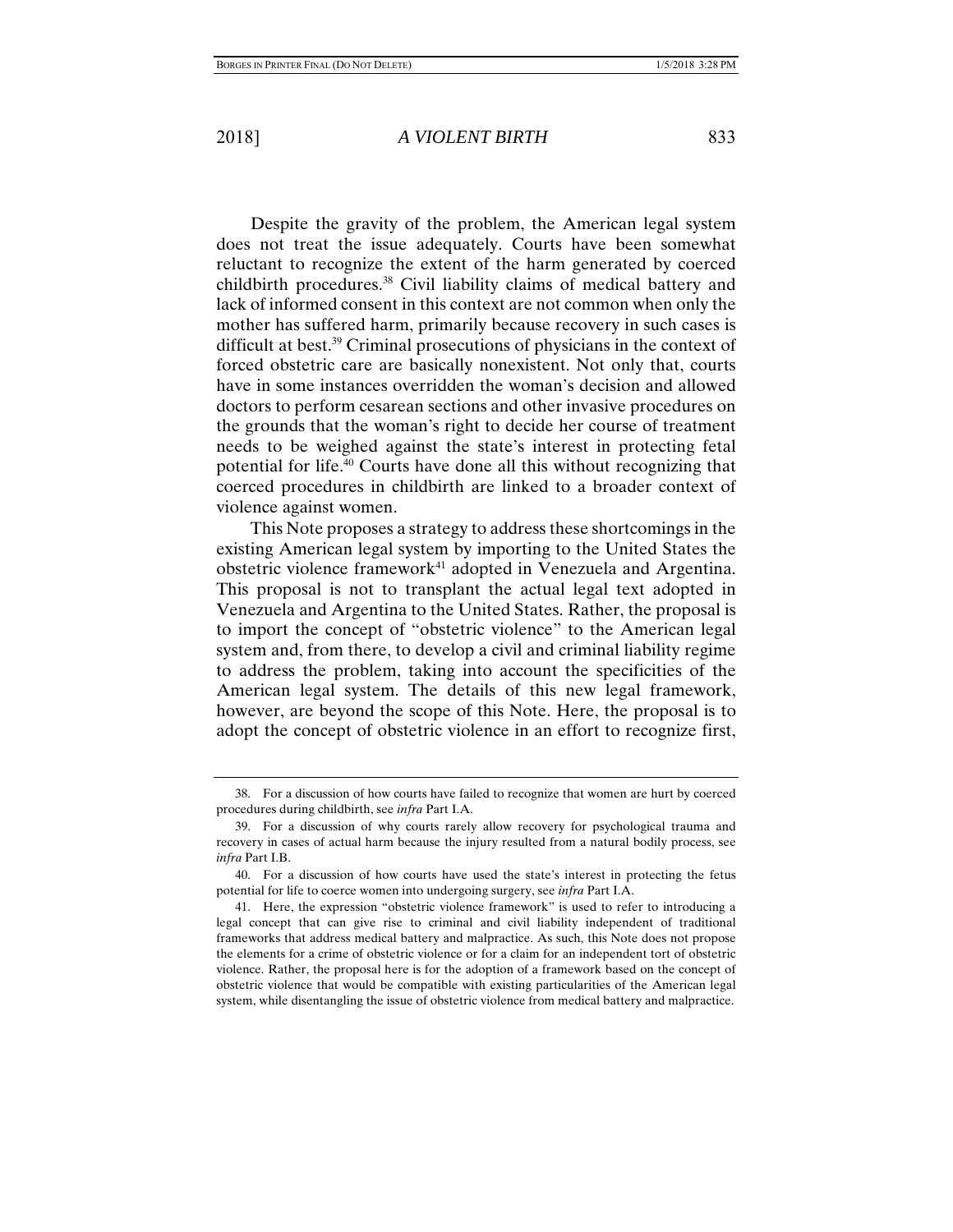that coerced procedures harm women by taking away their right to refuse treatment and subjugating their well-being to the potential life of the fetus; second, that the problem is part of a broader context of violence against women; and third, that it should not be entangled with abortion jurisprudence.

Although the obstetric violence framework can and should eventually be used to address other practices of abuse during pregnancy and childbirth, this Note's proposal is limited to using the concept to define the legal treatment of coerced procedures during childbirth. The reason for this limitation<sup>42</sup> is twofold. First, although the phenomenon of "obstetric violence" is widely recognized as a problem impacting women's health, there is no consensus on what practices actually constitute incidences of obstetric violence.43 Coerced medical procedures are among the few practices that are widely regarded as instances of abuse.<sup>44</sup> Second, addressing coerced procedures in childbirth poses a particular challenge to courts and legislators because the legal implications of recognizing a right for women in childbirth to be free from forced medical procedures implicates the state's interest in protecting fetal potential for life. This

 <sup>42.</sup> This is not to say that the obstetric violence framework is not appropriate to deal with other types of abuse and disrespect during childbirth. For example, there are similar situations during pregnancy in which courts and physicians have forced women to undergo invasive procedures to allow treatment of the fetus. This type of coerced fetus treatment can (and should) be addressed by the obstetric violence framework and essentially the same arguments developed here for coerced childbirth procedures would apply.

<sup>43</sup>*. The Prevention and Elimination of Disrespect and Abuse During Facility-Based Childbirth*, WORLD HEALTH ORG.(2015) [hereinafter WHO Statement], http://apps.who.int/iris/ bitstream/10665/134588/1/WHO\_RHR\_14.23\_eng.pdf?ua=1&ua=1 [https://perma.cc/BW3L-7772] (recognizing that there needs to be a better understanding of the instances of abuse during pregnancy and labor and making a call to action for research "to better define, measure and understand disrespectful and abusive treatment of women during childbirth, and how it can be prevented and eliminated"). For attempts to define disrespect and abuse in childbirth, see Lynn P. Freedman et al., *Defining Disrespect and Abuse of Women in Childbirth: A Research, Policy and Rights Agenda*, 92 BULL. WORLD HEALTH ORG. 915, 915 (2014), http://dx.doi.org/10.2471/ BLT.14.137869 [https://perma.cc/HM23-4UUY] (proposing a definition of disrespect and abuse in childcare that "would capture both individual disrespect and abuse (i.e. specific provider behaviours experienced or intended as disrespectful or humiliating, such as slapping or scolding of women) and structural disrespect and abuse").

 <sup>44.</sup> *See, e.g.*, WHO Statement, *supra* note 43 ("Reports of disrespectful and abusive treatment during childbirth in facilities have included . . . coercive or unconsented medical procedures . . . , [and] failure to get fully informed consent . . . .").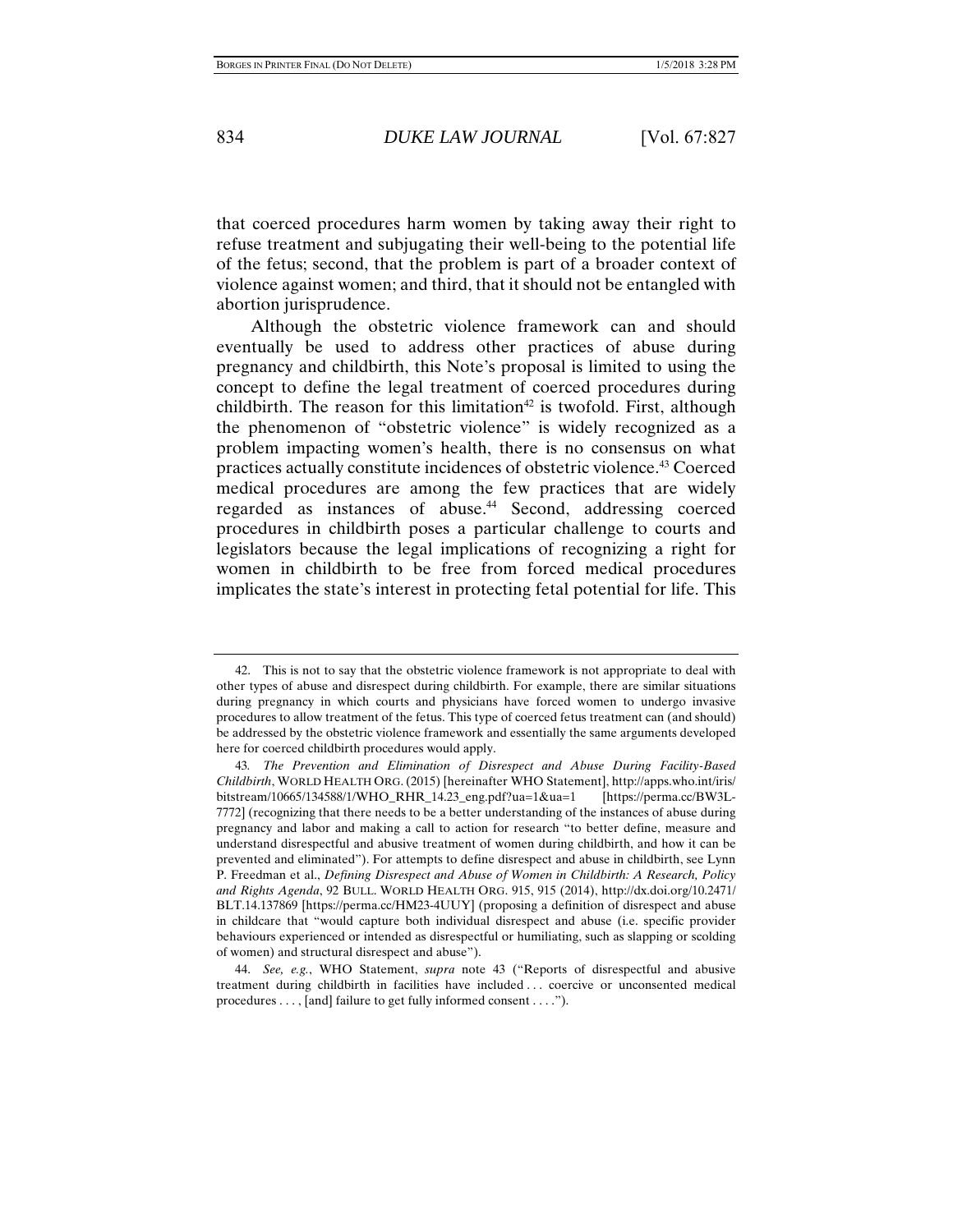interplay is absent regarding incidences of sexual, physical, and verbal abuses during birth.

Part I contains an overview of the shortcomings of the existing American legal framework to address the issue. Part II expands on the innovations introduced by the obstetric violence framework and makes the argument for its adoption to deal with issues of coerced medical treatment in the United States. Part III briefly introduces an agenda for implementing this framework in the United States.

#### I. THE SHORTCOMINGS OF THE LEGAL TREATMENT OF COERCED PROCEDURES IN CHILDBIRTH IN THE UNITED STATES

The existing legal framework in the United States inadequately redresses obstetric violence. For one, it treats the problem as just another subset of medical torts, $45$  even though the problem has structural, gender-based origins that cannot be resolved merely through tort litigation.46 This means that there is little recognition of the need to address systemically the problem of abuse during childbirth and its implications for women's equality in society. Moreover, the tort system itself is inadequate because it places little to no value on women's suffering from coerced procedures or an invasion of their rights to refuse a procedure. The system is also flawed in that it perpetuates retrograde ideals of motherhood and a medicalized view of childbirth. Worse, it treats pregnancy and motherhood as excuses to limit women's right to refuse treatment, entangling the discussion with the abortion debate and failing to recognize how courts contribute to diminishing the agency of women.<sup>47</sup>

 <sup>45.</sup> Although, in theory, more egregious cases could constitute assault or battery under existing criminal laws, there are no accounts of prosecution in relevant legal scholarship brought against physicians who performed unconsented medical interventions on their laboring patients. It is impossible to know if the absence of such accounts is due to a lack of reporting, prosecutors' resistance in bringing cases against physicians, *nolo contendere* plea deals, or court dismissals.

 <sup>46.</sup> Diaz-Tello, *supra* note 2, at 62 ("Individual tort litigation is necessary, but not sufficient, to the task of ending obstetric violence. True transformation will also require provider education and greater connection between health infrastructure and civil society advocacy to address harmful gender norms."). For a more detailed argument of the link between obstetric violence and gender, see *infra* Part II.B.

 <sup>47.</sup> For further discussion, see *infra* Part I.C.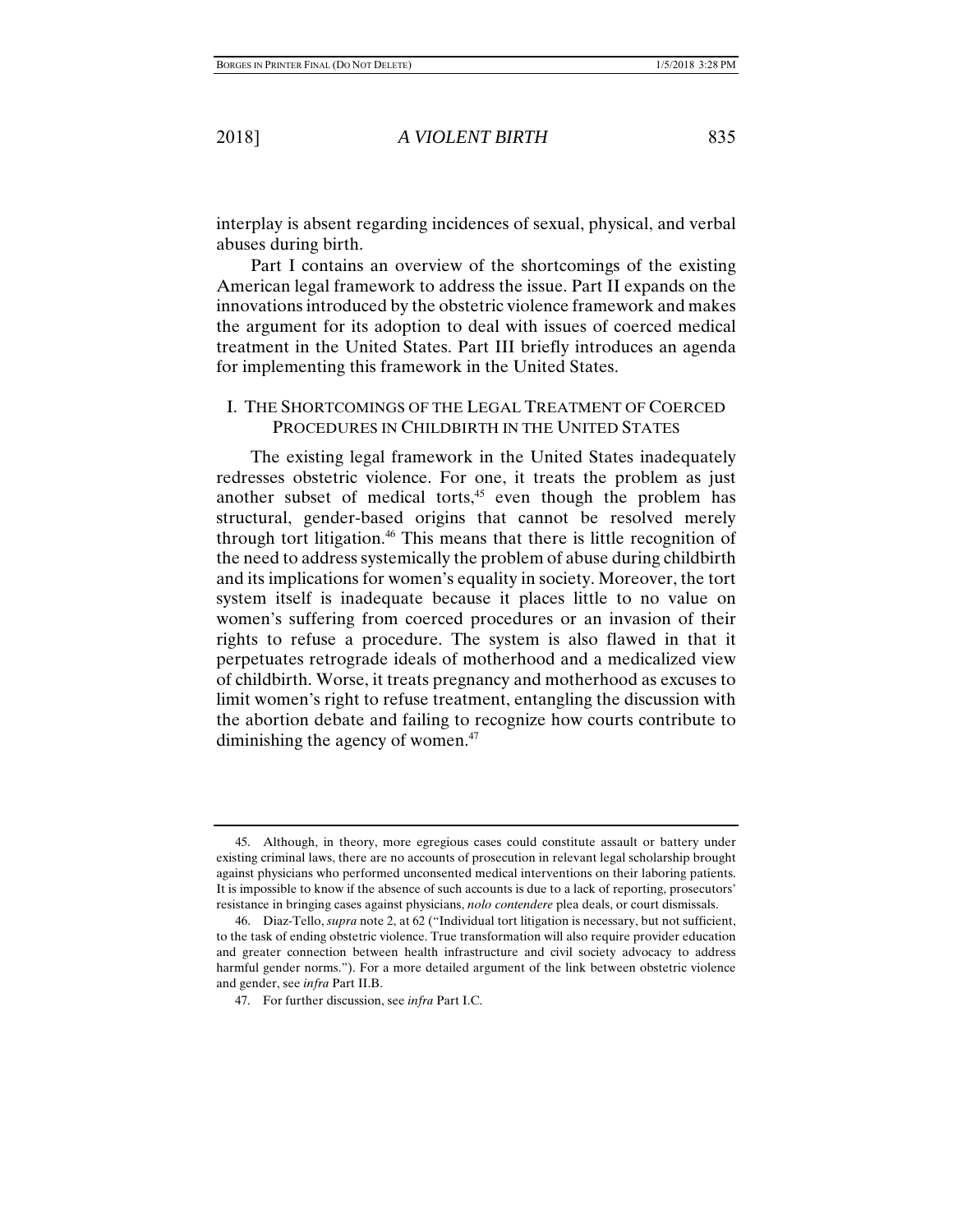### *A. The Shortcomings of Medical Malpractice and Battery Cases Involving Coerced Procedures*

In theory, women coerced to undergo certain procedures during childbirth should be allowed to recover under medical malpractice or battery claims. However, trial courts are rather reluctant to allow recovery. For example, in *Curtis v. Jaskey*, 48 a trial court originally granted summary judgment for the physician-defendant on a claim involving medical battery and found that the emergency exception allowed him to bypass patient Rachel Curtis's express refusal of an episiotomy.49 The Appellate Court of Illinois reversed the ruling, however, clarifying that "in the face of a clear refusal to submit to a medical procedure, the emergency exception is inapplicable."50

Similarly, in *Dray v. Staten Island University Hospital*, 51 plaintiff Rinat Dray sued her doctor for performing a cesarean section despite her express refusal of the surgery.<sup>52</sup> Although an applicable New York statute gave patients the unrestrained right to refuse treatment, the trial court judge refused Dray's motion for summary judgment, holding that the right of pregnant women to refuse medical treatment was not absolute because of the state's interest in protecting the viable fetus.<sup>53</sup>

When cases do actually reach a jury, the results can be rather disappointing there too. In *Mitchell v. Brooks*, 54 a woman alleged that she was coerced into consenting to a cesarean section under threat that the hospital would take her child away from her. She lost a case for medical battery against the hospital and her attending physician after jury deliberations that took just 20 minutes.<sup>55</sup>

52. HRC Amicus Curiae, *supra* note 32, at 1.

 <sup>48.</sup> Curtis v. Jaskey, 759 N.E.2d 962 (Ill. App. Ct. 2001).

 <sup>49.</sup> *Id.* at 964. In the case, there was no dispute that the episiotomy was performed in an emergency situation. *Id*.

 <sup>50.</sup> *Id.* at 968.

 <sup>51.</sup> Dray v. Staten Island Univ. Hosp., No. 500510/2014 (N.Y. Sup. Ct. filed Jan. 22, 2014).

 <sup>53.</sup> Order dated May 15, 2015 at 12, Dray, No. 500510/2014 (No. 58) ("[T]he state interest in the well being of a viable fetus is sufficient to override a mother's objection to medical treatment, at least where there is a viable full term fetus and the intervention itself presents no serious risk to the mother's well being."). Plaintiff has appealed this decision. For an analysis of why this balancing is problematic, see *infra* Part I.C.

 <sup>54.</sup> Mitchell v. Brooks, No. CL13001773-00 (Va. Cir. Ct. filed Aug. 29, 2013).

 <sup>55.</sup> Diaz-Tello, *supra* note 2, at 58–59.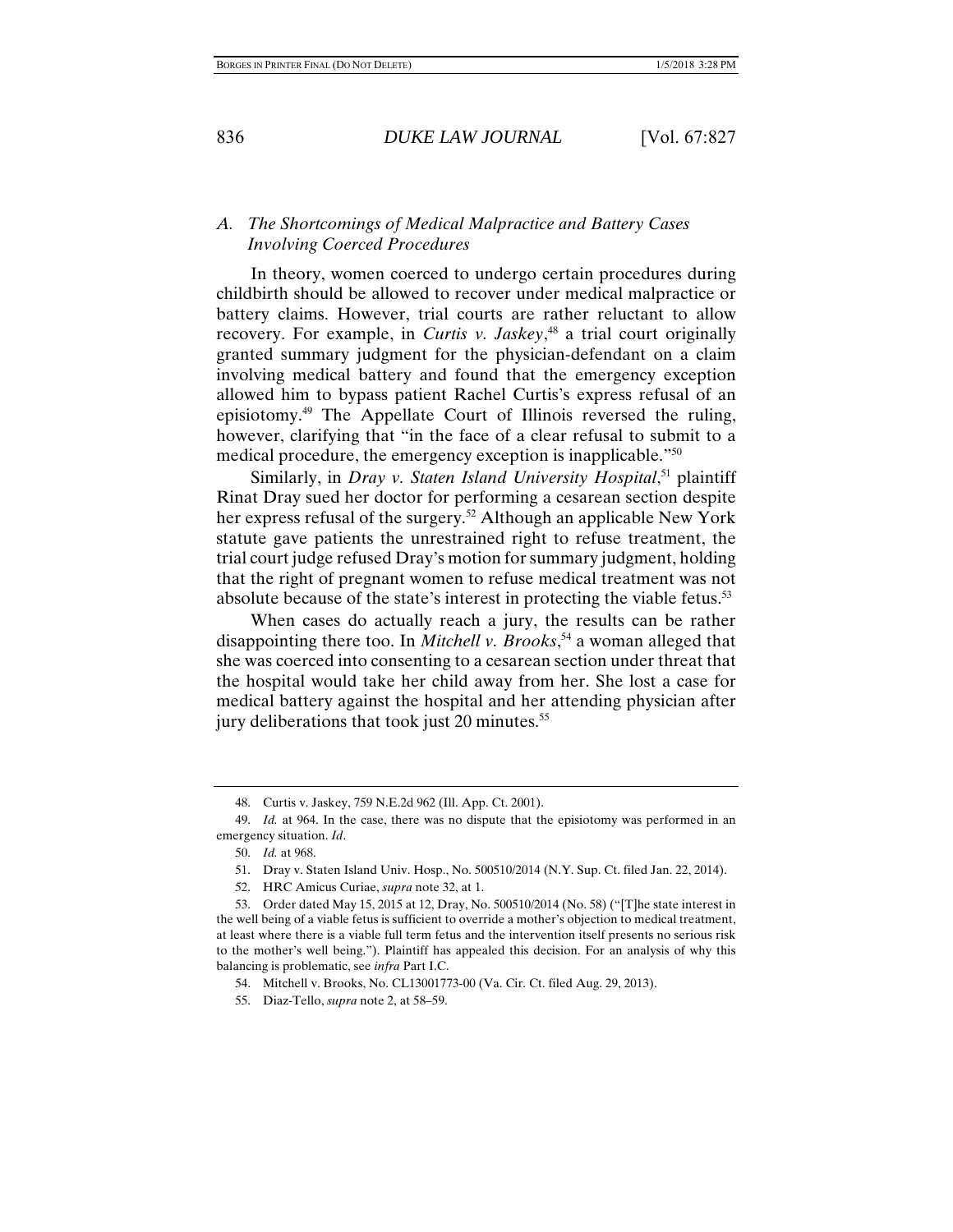Even the decisions that grant recovery to women generally only allow recovery of the difference between the fees for the procedure and extended recovery.<sup>56</sup> The first problem with this standard is that "the ultimate dollar value of these claims is relatively small, which in turn disincentivizes plaintiffs' lawyers to pursue these causes of action."57 This constitutes a barrier to access that prevents a legal remedy even before courts have a chance to examine the claim.<sup>58</sup> The second problem is that this standard may bar recovery altogether. For example, if a woman is not given the choice of a cesarean,<sup>59</sup> she likely will not get any damages because vaginal delivery is cheaper than a  $cesarea<sup>60</sup>$  and any tear or complication from vaginal delivery is likely unrecoverable. $61$  The third, and more pressing, problem with this recovery standard is that it fails to recognize the gravity of a coerced medical procedure because it ignores the *actual* injury.<sup>62</sup> A birthing

62. As Baker notes:

 <sup>56.</sup> Jamie R. Abrams, *Distorted and Diminished Tort Claims for Women*, 34 CARDOZO L. REV. 1955, 1980 n.161 (2013) ("[T]he injuries in an unnecessary cesarean-section case . . . include the increased cost of the procedure itself, as well as longer maternal recovery time.").

 <sup>57.</sup> *Id.* at 1979–80; Diaz-Tello, *supra* note 2, at 59 ("[A]bsent an injury to the baby or an extraordinary injury to the mother (beyond an unwanted or even unconsented medical invasion), the monetary value ascribed to harm to women during birth is low . . . providing little incentive for attorneys from taking cases on a contingent fee basis.").

 <sup>58.</sup> Abrams, *supra* note 56, at 1979.

 <sup>59.</sup> Even without medical recommendation, the practice of cesareans at the mother's request is recognized as legitimate (albeit with certain limitations). *See* COMM. ON OBSTETRIC PRACTICE, AM. COLL. OF OBSTETRICIANS & GYNECOLOGISTS, COMMITTEE OPINION NO. 559: CESAREAN DELIVERY ON MATERNAL REQUEST 2, 3 (2013), https://www.acog.org/-/media/Committee-Opinions/Committee-on-Obstetric-Practice/co559.pdf?dmc=1&ts=20171105T1638498170 [https://perma.cc/42JG-NQU8].

 <sup>60.</sup> *Average Charges For Giving Birth: State Charts*, TRANSFORMING MATERNITY CARE, http://transform.childbirthconnection.org/resources/datacenter/chargeschart/statecharges [https://perma.cc/3L6C-Q2S4] (compiling data from the U.S. Agency for Healthcare Research and Quality to find that "[c]harges for uncomplicated cesarean births were \$5,845 (68%) higher than charges for uncomplicated vaginal births [and c]harges for complicated cesarean births were \$8430 (73%) higher than charges for complicated vaginal births").

 <sup>61.</sup> Natural injuries from a bodily process are not recoverable in civil suits. *See* Abrams, *supra* note 56, at 1982 ("Courts also wrestle with the complexity of excluding 'natural harms' in childbirth from the scope of liability.").

<sup>[</sup>A] woman making a lack of informed consent claim must establish a prima facie case including a breach of the physician's duty that caused some identifiable harm to the childbearing woman. Because our society has so drastically medicalized delivery and prenatal care, we have completely devalued a mother's right to a healthy birth experience.... Society fails to recognize that a failed birth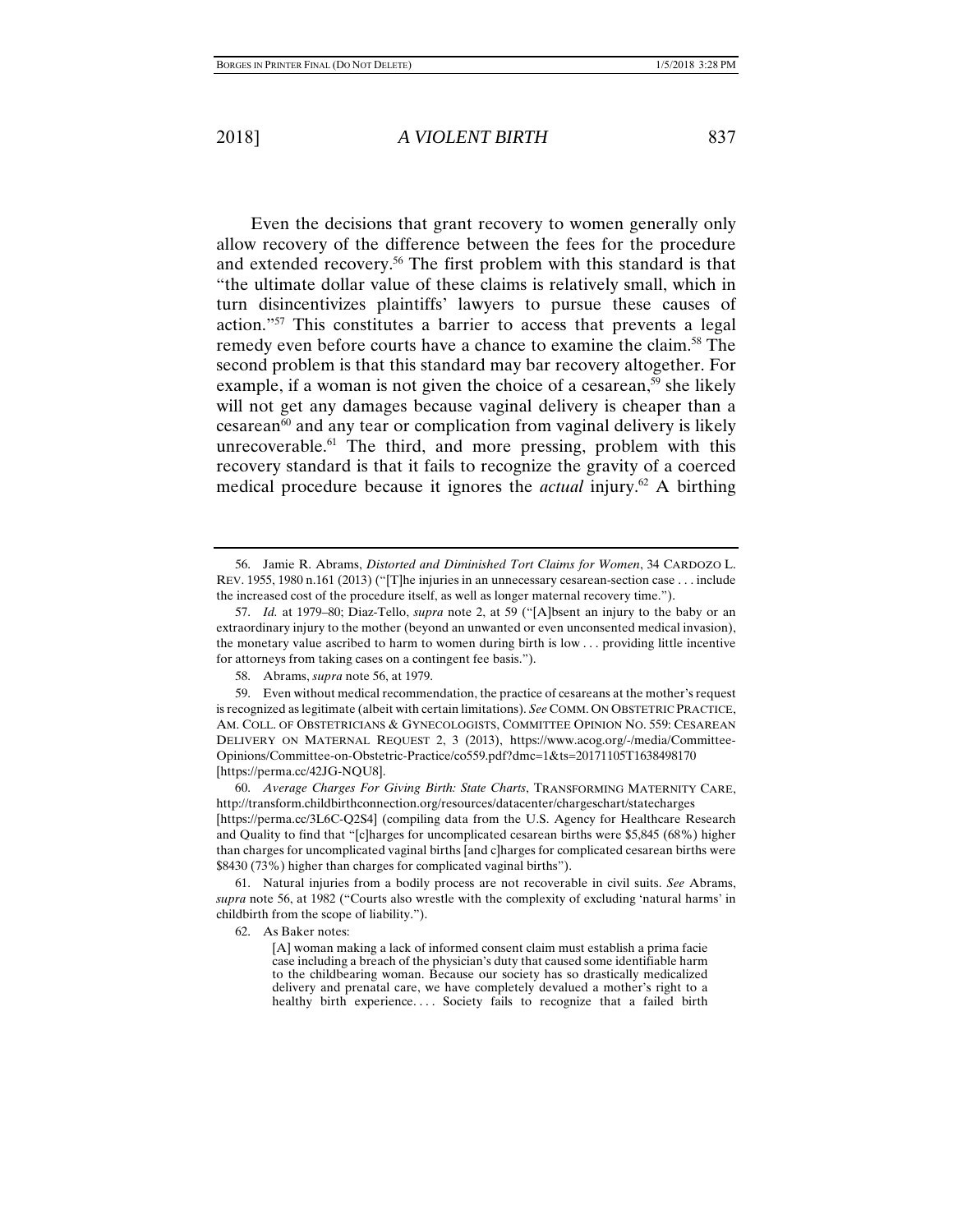experience that does not follow the woman's choices can provoke lasting emotional injuries.<sup>63</sup> Indeed, forced procedures are often described as birth rape or with equally strong language.64 Even without physical or economic consequences, when a woman is denied her choice of childbirth procedure––either because the physician did not properly inform her, did not give her any choice, or had a court bypass her refusal—she is denied agency to make a decision<sup>65</sup> that affects what is probably one of the most significant moments of her life. The trauma of being denied this choice generates psychological trauma, and even posttraumatic stress disorder (PTSD).<sup>66</sup> But the denial of choice itself should be viewed as an injury; otherwise, this choice becomes a right without a remedy—which is no right at all.

63. *Id.*

 65. *See* Baker, *supra* note 28, at 548 ("Our paternalistic medical system either assumes that women are not capable of making the 'right' decision for their unborn children or fears that women will prioritize other interests above the desires of the practitioner.").

 66. *See, e.g.*, Jo Czarnocka & Pauline Slade, *Prevalence and Predictors of Post-Traumatic Stress Symptoms Following Childbirth*, 39 BRITISH J. CLINIC. PSYCHOL. 35, 35, 43, 48 (2000) (finding increased incidence of PTSD in women who underwent emergency cesarean sections in which "low perceived control in labour [was] found to be particularly related to experience of post-traumatic stress symptoms"); Susan Garthus-Niegel et al., *The Influence of Women's Preferences and Actual Mode of Delivery on Post-Traumatic Stress Symptoms Following Childbirth: A Population-Based, Longitudinal Study*, 14 BMC PREGNANCY & CHILDBIRTH 191, 191 (2014) ("[R]esults suggest increased post-traumatic stress symptoms in women who preferred delivery by cesarean section but delivered vaginally . . . .").

experience is not just a description of a few dark hours in a labor unit, but rather has lasting implications for a woman and her family.

Baker, *supra* note 28, at 553–54 (footnotes omitted) (first citing Laura Hunter Dietz et al., Annotation, *Physicians, Surgeons, and Other Healers*, 61 AM. JUR. 2D § 183 (2008); Jay M. Zitter, Annotation, *Malpractice: Physician's Duty Under Informed Consent Doctrine, To Obtain Patient's Consent to Treatment in Pregnancy or Childbirth Cases*, 89 A.L.R.4th 799, § 2[b] (1991); Laurent B. Frantz, Annotation, *Malpractice: Questions of Consent in Connection with Treatment of Genital or Urinary Organs*, 89 A.L.R.3d 32, § 16[a]–[b] (1979); then citing JENNIFER BLOCK, PUSHED: THE PAINFUL TRUTH ABOUT CHILDBIRTH AND MODERN MATERNITY CARE, at xiv (2007)).

 <sup>64.</sup> Sara Cohen Shabot, *Making Loud Bodies "Feminine": A Feminist-Phenomenological Analysis of Obstetric Violence*, 39 HUM. STUD. 231, 238 (2016) ("Several studies show parturient women using metaphors of rape to describe their experiences of obstetric violence." (citations omitted) (citing Rakime Elmir, Virginia Schmied, Lesley Wilkes & Debra Jackson, *Women's Perceptions and Experiences of a Traumatic Birth: A Meta-Ethnography*, 66 J. ADVANCED NURSING 2142 (2010); Ibone Olza Fernandez, *PTSD and Obstetric Violence*, 105 MIDWIFERY TODAY 48 (2013); Sheila Kitzinger, *Birth as Rape: There Must Be an End To "Just in Case" Obstetrics*, 14 BRITISH J. OF MIDWIFERY 544 (2006)).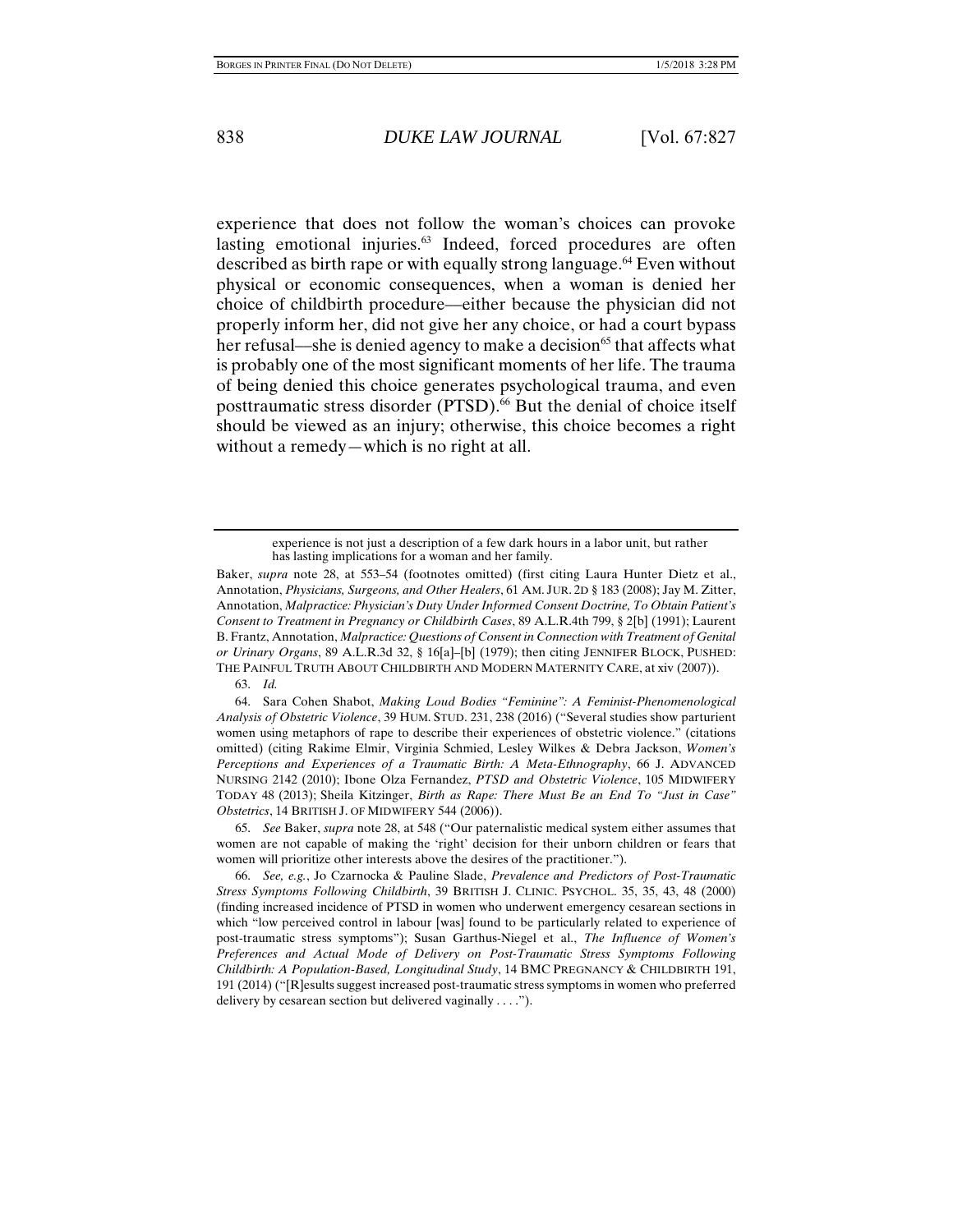## *B. The Problems of Applying the Informed Consent Standards in the Childbirth Context*

Cases brought under the lack of informed consent rubric also do not provide significant redress for women in cases involving coerced procedures during childbirth.<sup>67</sup> Traditionally, informed consent requires a woman to allege and prove that a reasonable decisionmaker would have taken a different course with all the necessary information.68 The problem with this standard is that courts, often unconsciously, subscribe to the idea of the woman as a sacrificial lamb and a vessel to bring a new child into the world.<sup>69</sup> As Abrams explains,

Problematic maternal essentializing occurs [in litigation of childbirth tort cases] whereby mothers are universally assumed to make decisions exclusively to reduce harms to the fetus, without a more robust consideration of maternal decision-making and risk assessment. This romanticized, idealized, and grossly simplified view of maternal decision-making creates a fictitious "reasonable mother" standard that is not grounded in the facts or the historical roots of childbirth and is used to supplant a meaningful duality of childbirth decision-making. $70$ 

Because of this view, courts are fairly willing to protect a mother's decision to undergo a procedure that would pose more risk to herself, but improve the fetus's life expectancy,<sup> $71$ </sup> but not the other way

- 70. Abrams, *supra* note 56, at 1996.
- 71. The United States District Court for the District of Massachusetts found:

 <sup>67.</sup> Baker, *supra* note 28, at 550 ("A common doctrine used to undermine the rights of childbearing women is the tort law doctrine of implied consent.").

 <sup>68.</sup> *See, e.g.*, Saguid v. Kingston Hosp., 623 N.Y.S.2d 341, 344 (1995) ("The complaint does not state a valid cause of action based on lack of informed consent . . . . [T]he record does not reflect that a reasonably prudent person in [the plaintiff's] position would not have undergone the procedures to which she was subjected.").

 <sup>69.</sup> *See* Abrams, *supra* note 56, at 1990 ("[C]ourts essentialize maternal decision-making, concluding that maternal decision-making should always result in the minimization of fetal harms."); Baker, *supra* note 28, at 553 ("American caregivers are virtually insulated from liability for lack of informed consent claims because women struggle to establish damage or harm, despite their individual suffering, in a court of law.").

<sup>[</sup>Plaintiff's] choice [of cesarean over vaginal birth]—essentially a subordination of her risks to those of her child—would have been reasonable. Indeed, the *Harrison* court stressed the importance of allowing a mother to balance the risks to herself against the risks to her child. It noted that "the mother may consider her baby's health as the paramount concern," and cited the American Medical Association's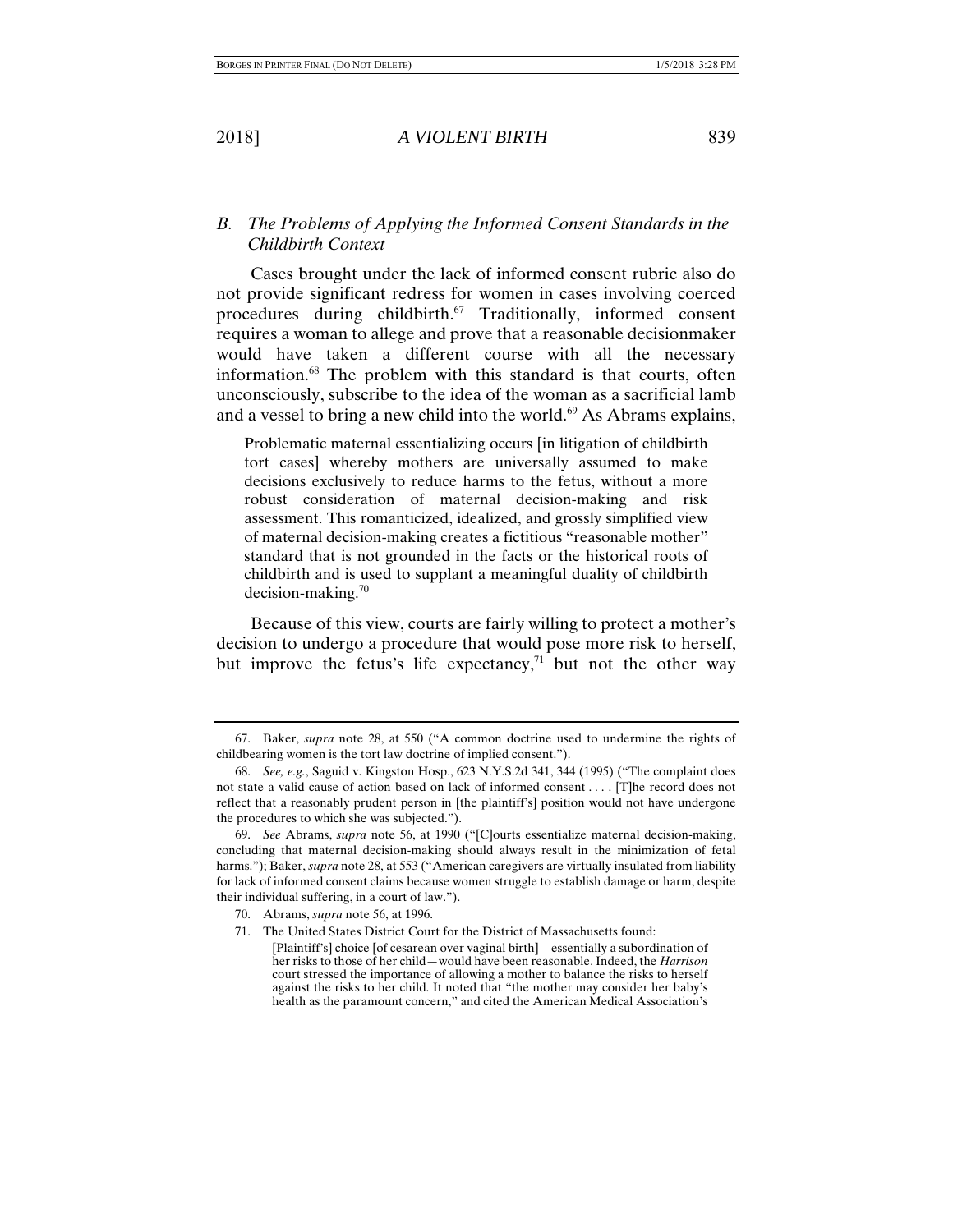around.72 This creates a distorted incentive for physicians to avoid liability by prioritizing the health of the fetus over the women's choice—a typical example of defensive medicine.<sup>73</sup>

How courts decide what information must be disclosed to the patient, in order to find that informed consent was missing, is also problematic. For example, in *Sinclair v. Block*, 74 the court ruled that the physician was not required to inform his patient about the risks of forceps use<sup>75</sup> during vaginal birth, because "the natural delivery process does not require that the patient give specific informed consent for the procedure [of forceps use to assist delivery]; rather, general consent is appropriate."76 The fact that courts were willing to equate natural birth to delivery assisted by forceps is evidence of the pathologization of childbirth because courts are unable to conceive of birth as a natural, nonpathological bodily function given the

Harrison v. United States, 233 F. Supp. 2d 128, 134 (D. Mass. 2002) (emphasis in original) (quoting Harrison v. United States, 284 F.3d 292, 301 n.7 (1st Cir. 2002)).

 72. *See, e.g.*, Pemberton v. Tallahassee Mem'l Reg'l Med. Ctr., 66 F. Supp. 2d 1247, 1252 n.11 (N.D. Fla. 1999) (noting, in the context of a forced cesarean, that "it is only rarely that a mother refuses to consent to a medical procedure necessary to the survival of her viable fetus"); *Saguid*, 623 N.Y.S.2d at 344 (finding, in a case when a plaintiff attempted a vaginal birth that had to be converted into a cesarean and had not received full information about her options for the childbirth procedure, that the "record [did] not reflect that a reasonably prudent person in [plaintiff's] position would not have undergone the procedures to which she was subjected").

 73. *See* Baker, *supra* note 28, at 550 ("Defensive medicine is rampant in the delivery room because obstetricians and gynecologists are sued more frequently than other physicians, and thus they routinely feel the pressure of bringing new life into this world."); Diaz-Tello, *supra* note 2, at 60 ("[The] perception of [liability] risk [for harm to the fetus], while usually significantly overestimated, leads practitioners to pressure or coerce women out of fear of malpractice liability ... . This, when combined with the low value ascribed to injury or failure of informed consent for the pregnant woman, results in perverse incentives."). *But see* Beomsoo Kim, *The Impact of Malpractice Risk on the Use of Obstetrics Procedures*, 36 J. LEGAL STUD. S79, S79 (2007) (finding that "cesarean section rates and most other measures of physician behavior are not sensitive to medical malpractice risk" and that obstetricians do not seem to engage in defensive medicine).

74. Sinclair v. Block, 633 A.2d 1137, 1140 (Pa. 1993).

 75. A forceps is a metal tool shaped like two spoons that is used in assisted vaginal births to pull the baby through the birth canal. *Forceps Delivery: Definition*, MAYO CLINIC, http:// www.mayoclinic.org/tests-procedures/forceps-delivery/basics/definition/prc-20014741 [https:// perma.cc/L4TW-R8CE].

76. *Sinclair*, 633 A.2d at 1141.

statement that "pregnant women routinely choose," and *should* choose, a Csection "for the benefit of their fetuses."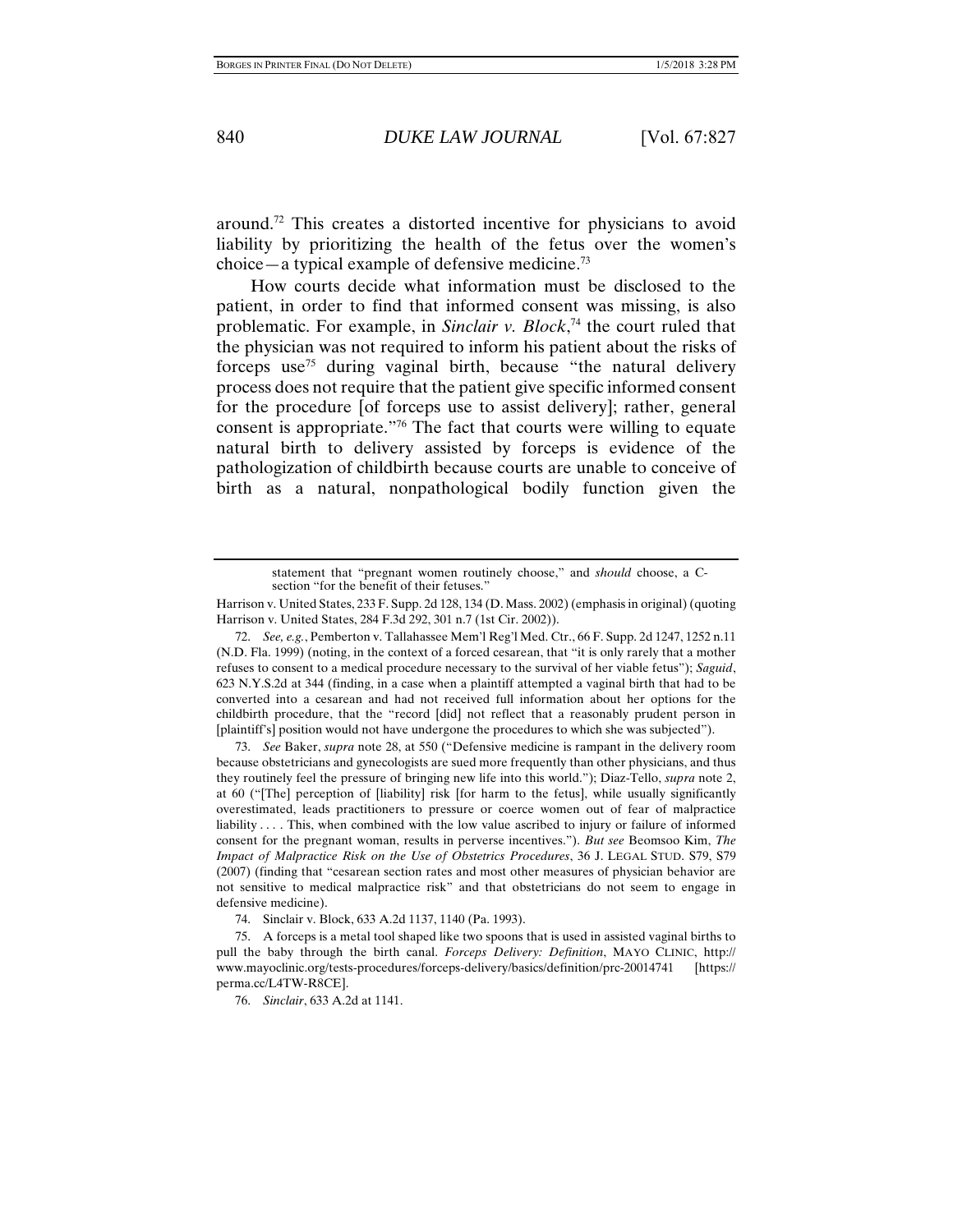widespread use of delivery-assisting devices.<sup>77</sup> Similarly, courts have also held that a woman's choice of hospital serves as her implied consent to the common practices of that facility, in effect dispensing with the informed consent requirement.<sup>78</sup> This argument ignores the reality that facility-based childbirth is prevalent in the United States<sup>79</sup> and that hospitals are often under no duty to disclose their standard childbirth practices.80 Moreover, the argument ignores the power dynamics between women and their care providers, an imbalance that is augmented by the fact that a woman can go into labor unexpectedly and be unable to get to her facility of choice.

## *C. Courts' Failure To Recognize the Woman's Absolute Right To Refuse Treatment During Childbirth*

Physicians are not the only ones ready to override women's choices in relation to childbirth procedures.<sup>81</sup> Courts have on more than one occasion allowed physicians to perform procedures to induce labor or cesarean sections without the consent of the pregnant woman.82 It is hard to estimate the number of cases in which courts were asked to override a woman's decision on childbirth procedures, although reports have found more than thirty cases involving some type of court-sanctioned coercive medical procedure between 1973 and

 <sup>77.</sup> Forceps were one of the first tools used to medicalize childbirth; midwives were prohibited from owning them, so only male physicians could resort to the technique. Richard Johanson, Mary Newburn & Alison Macfarlane, *Has the Medicalisation of Childbirth Gone Too Far?*, 324 BRITISH MED. J. 892, 892 (2002) ("Before the invention of forceps, men had been involved only in difficult deliveries . . . . Instrumental delivery with forceps became the hallmark of the obstetric era."); Martelia L. Henson, Medicalized Childbirth in the United States: Origins, Outcomes, and Opposition 5–6 (Jan. 1, 2002) (unpublished M.A. thesis, Marshall University) (on file with the *Duke Law Journal*) (recounting the early use of forceps in medicalized birth).

 <sup>78.</sup> Baker, *supra* note 28, at 552 ("A number of courts have held that by choosing to give birth in a hospital, the patient has implied consent to the customary practices of that facility.").

 <sup>79.</sup> Marian F. MacDorman, T.J. Mathews & Eugene Declercq, Nat'l Ctr. for Health Statistics, *Trends in Out-of-Hospital Births in the United States, 1990–2012*, CTRS. DISEASE CONTROL & PREVENTION 1 (2014), https://www.cdc.gov/nchs/data/databriefs/db144.pdf [https:// perma.cc/A7M9-7SVS] (finding that in 2012, only 1.36% of babies were born outside hospitals).

 <sup>80.</sup> *See* Goer, *supra* note 24, at 40 (recounting anecdotal evidence of a "conspiracy of silence" to keep confidential the cesarean rates of local hospitals).

 <sup>81.</sup> For a disheartening account of the number of arrests and forced medical interventions in the context of pregnancies, see Paltrow & Flavin, *supra* note 36, at 299.

 <sup>82.</sup> *See, e.g.*, *id.* at 325 (reporting instances in which courts have granted court orders to coerce women into undergoing coerced procedures during childbirth).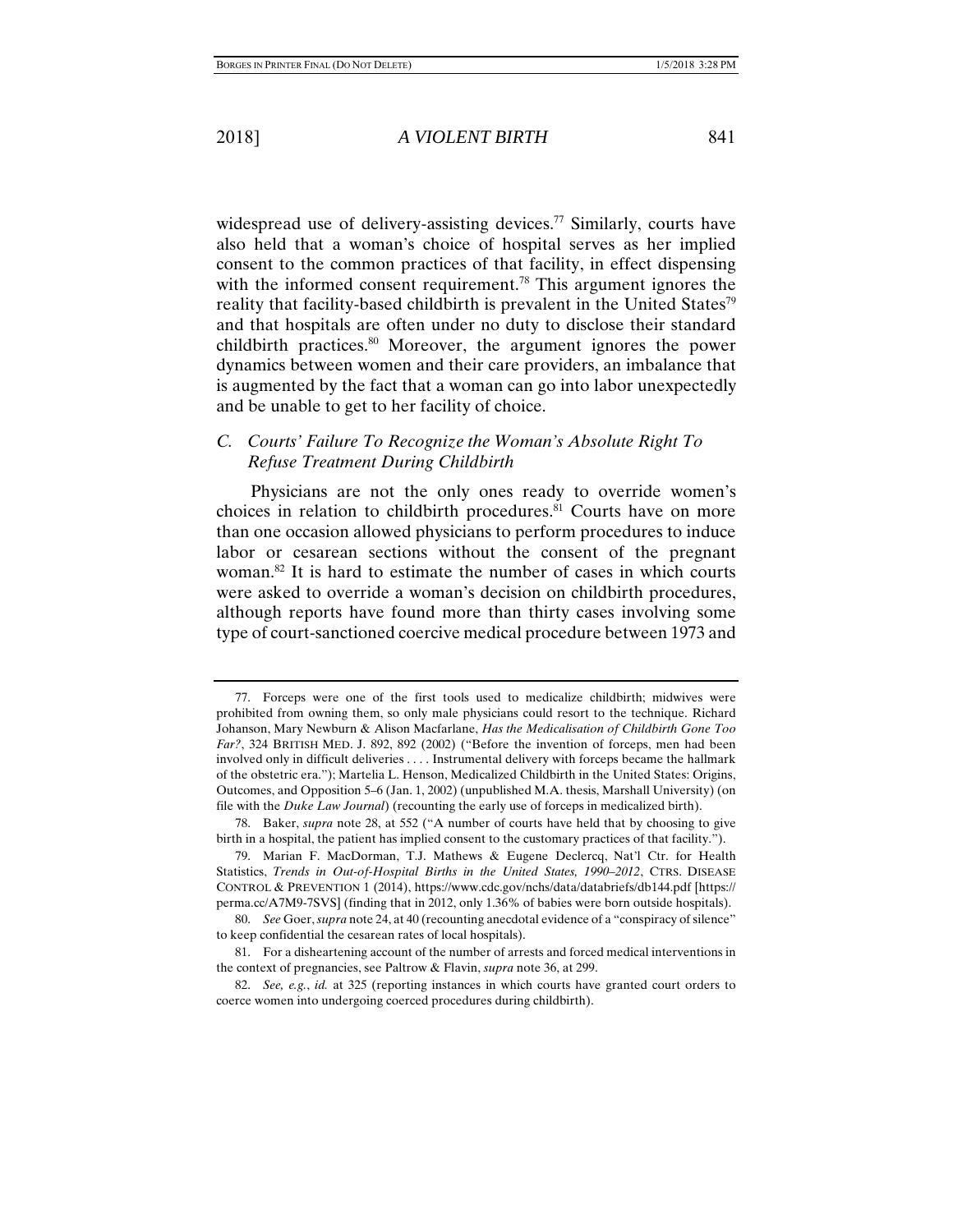2005.83 Nonetheless, this number is thought to be a gross understatement of actual cases, $84$  especially considering that many remain unpublished.<sup>85</sup> A national survey conducted in 1989 reported that health care institutions in eighteen states had filed for court orders to coerce women into accepting some type of medical intervention on thirty-six occasions in the previous five years. $86$ 

Approximately 58 percent of cases that result in arrest or forced intervention for pregnant women are submitted to courts and authorities by health care providers and hospitals.87 Around 46 percent of the heads of fellowship programs in obstetrics believe that nonconsenting women should be coerced to accept medically prescribed treatment to prevent increased risk for the fetus.<sup>88</sup> These opinions are by no means representative of the whole profession. In fact, the American College of Obstetricians and Gynecologists Committee on Ethics has expressly chastised the practice, because "[c]ourt-ordered interventions . . . exploit power differentials; involve incursions against individual rights and autonomy; and manifest as violations of bodily integrity and, often, gender and socioeconomic equality."89 Regardless, these cases continue to be brought by hospitals and health care providers.

That courts regularly bypass the woman's choice of childbirth procedure shows a deficient legal standard in and of itself because such decisions subjugate women's interests to those of the fetus. The most common argument for this action is to preserve the state's interest in protecting the fetus after viability. They may hold, for example, that states should be allowed to take measures to preserve the fetus's

 87. Paltrow & Flavin, *supra* note 36, at 311. This number does not include cases reported by social workers employed by hospitals.

88. Kolder et al., *supra* note 86, at 1193.

 89. COMM. ON ETHICS, AM. COLL. OF OBSTETRICIANS & GYNECOLOGISTS, COMMITTEE OPINION NO. 664: REFUSAL OF MEDICALLY RECOMMENDED TREATMENT DURING PREGNANCY 4 (2016), https://www.acog.org/-/media/Committee-Opinions/Committee-on-Ethics/co664.pdf?dmc=1&ts=20170814T0001015083 [https://perma.cc/GDM2-CGLU].

 <sup>83.</sup> *Id.* at 317.

 <sup>84.</sup> *Id.* at 303.

 <sup>85.</sup> Nancy K. Rhoden, *The Judge in the Delivery Room: The Emergence of Court-Ordered Cesareans*, 74 CALIF. L. REV. 1951, 1951 n.3–4 (1986) (listing unpublished cases that resulted in court-ordered cesarean sections).

 <sup>86.</sup> Veronika E.B. Kolder, Janet Gallagher & Michael T. Parsons, *Court-Ordered Obstetrical Interventions*, 316 NEW ENG. J. MED. 1192, 1192 (1987).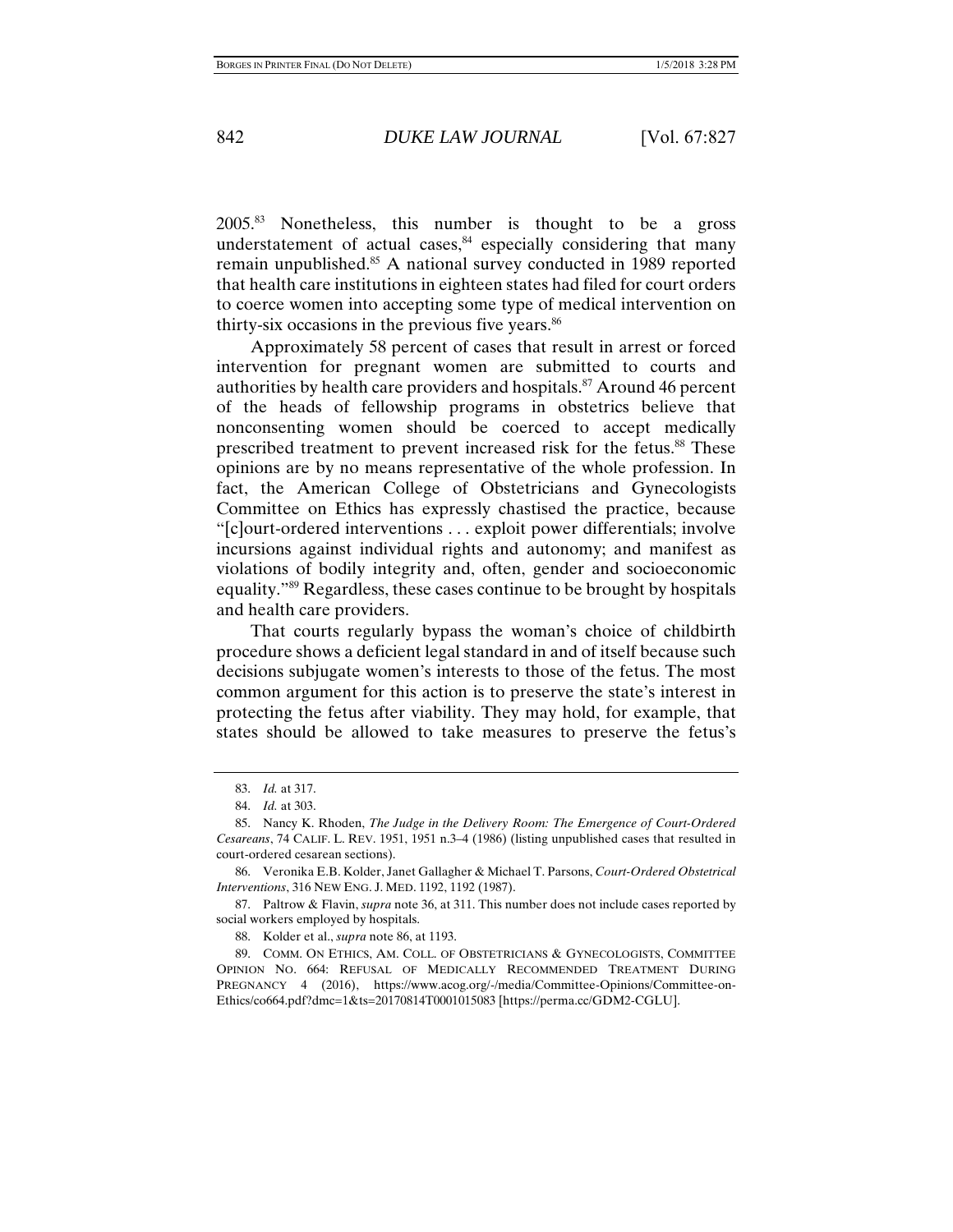potential for life after it reaches viability, including regulating what the pregnant woman does to her body.<sup>90</sup> The courts thus hold that a woman's right to refuse treatment<sup>91</sup> is not absolute; rather it has to be balanced against the state's interest in protecting the fetus's potential for life.92 For example, in *Pemberton v. Tallahassee Memorial Regional Medical Center*,<sup>93</sup> a Florida hospital sought a court order from the federal district court to compel Ms. Pemberton to undergo a cesarean section.<sup>94</sup> Ms. Pemberton had made arrangements for a home delivery and, when she was close to labor, she went to the hospital to get an IV because she was dehydrated.<sup>95</sup> The physicians deemed that Ms. Pemberton needed a cesarean primarily because she had undergone a cesarean on a previous occasion and the doctor on call deemed the risk of uterine rupture in a vaginal birth after cesarean too high to be acceptable.96 Ms. Pemberton had religious reasons to refuse to deliver her child through any procedure other than vaginal delivery.<sup>97</sup> The court reasoned that "[w]hatever the scope of Ms. Pemberton's personal constitutional rights in this situation, they clearly did not outweigh the interests of the State of Florida in preserving the life of the unborn

 <sup>90.</sup> Most cases cite to *Roe* for the proposition that the state may regulate based on its interest in protecting fetal viability. Roe v. Wade, 410 U.S. 113, 163 (1973) ("With respect to the State's important and legitimate interest in potential life, the 'compelling' point is at viability . . . because the fetus then presumably has the capability of meaningful life outside the mother's womb."); *see also* Planned Parenthood of Se. Pa. v. Casey, 505 U.S. 833, 872 (1992) (reaffirming *Roe*'s recognition of the state's compelling interest in protecting the potential life of the fetus).

 <sup>91.</sup> Although the Supreme Court has never positively affirmed that such a right to refuse medical treatment exists, it is arguably one of the rights rooted in the traditions of the nation that would justify its protection under the due process clause of the 5th and 14th Amendments. *See*  Cruzan v. Dir., Mo. Dep't of Health, 497 U.S. 261, 289 (1990) (O'Connor, J., concurring) ("Accordingly, the liberty guaranteed by the Due Process Clause must protect, if it protects anything, an individual's deeply personal decision to reject medical treatment, including the artificial delivery of food and water.").

 <sup>92.</sup> *See, e.g.*, Pemberton v. Tallahassee Mem'l Reg'l Med. Ctr., Inc., 66 F. Supp. 2d 1247, 1252 n.12 (N.D. Fla. 1999) (finding that the interest of the fetus can be considered in determining if the woman should be forced to have a cesarean).

 <sup>93.</sup> Pemberton v. Tallahassee Mem'l Reg'l Med. Ctr., Inc., 66 F. Supp. 2d 1247 (N.D. Fla. 1999).

 <sup>94.</sup> *Id.* at 1249–50.

 <sup>95.</sup> *Id.* at 1249.

 <sup>96.</sup> *Id.* at 1252–53. Note that the hospital presented five experts in support of its case and Ms. Pemberton only presented one. *Id.* Note also that the court did not discuss in any detail the types of risks associated in elective cesareans performed to avoid vaginal birth after cesarean. *Id.*

 <sup>97.</sup> *Id.* at 1251 n.5.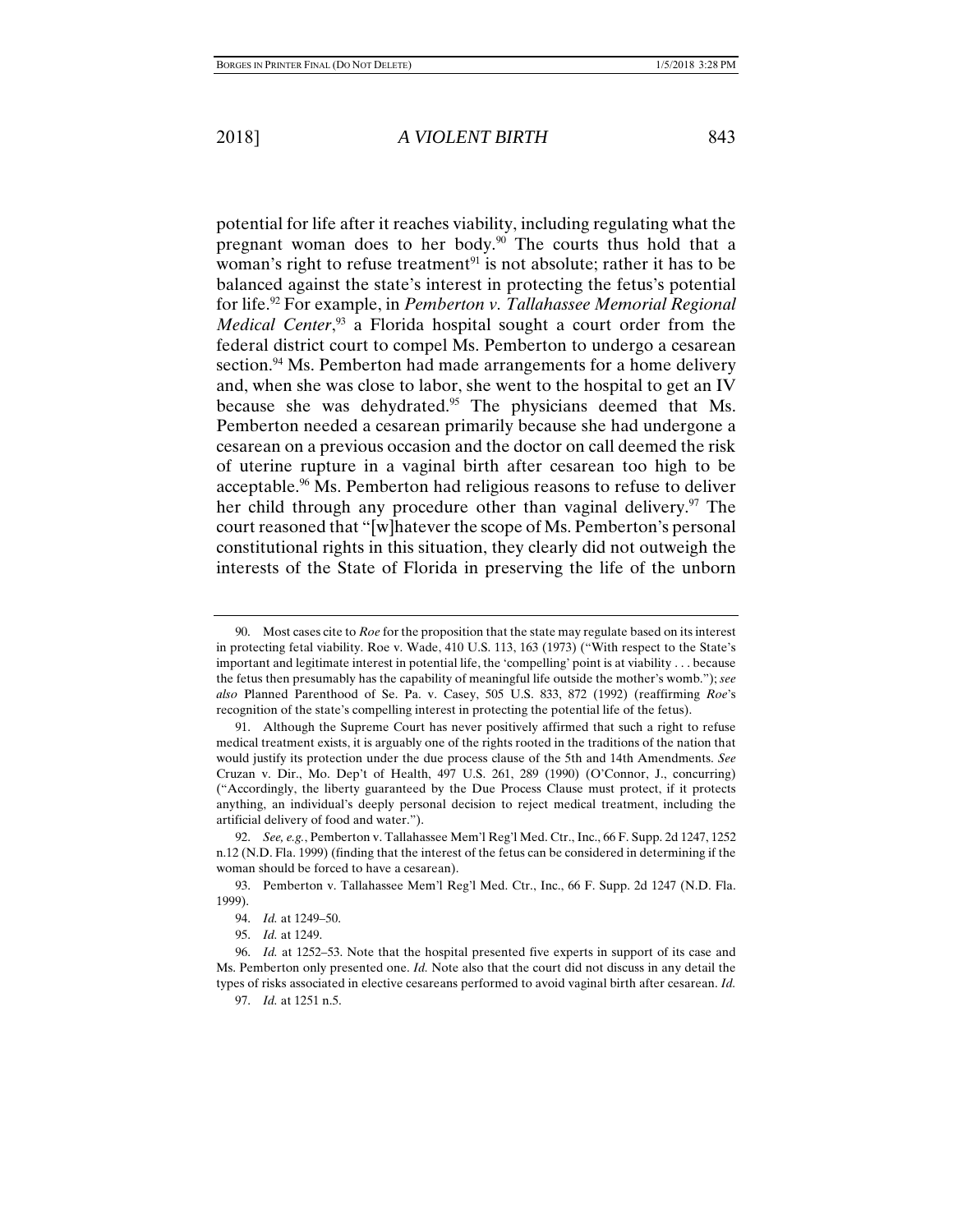child."98 The court justified its reasoning primarily with *Roe v. Wade*, 99 arguing that if the state's interest in protecting the potential life of the fetus was enough to prevent women from aborting in the third trimester––an arguably more invasive intervention––then it was also enough to outweigh the mother's constitutional interests—whatever they may be—in choosing her birthing method.<sup>100</sup>

Previous cases had adopted a similar approach. In *Jefferson v. Griffin Spalding County Hospital Authority*, 101 the Supreme Court of Georgia refused to stay an order compelling a pregnant woman to undergo a cesarean surgery.<sup>102</sup> There, the court justified its decision on the grounds that "[b]ecause the life of defendant and of the unborn child are, at the moment, inseparable . . . it [is] appropriate to infringe upon the wishes of the mother to the extent it is necessary to give the child an opportunity to live."103 The court went as far as to argue that the fetus was a "a living, unborn human" thereby recognizing in the fetus a right to live. $104$ 

The balancing adopted in these decisions is inherently problematic because it implies that the woman's interests are subordinated to those of the fetus.105 Conspicuously absent from all these balancing cases involving coerced medical procedures is the mention of the state's interest in protecting the woman's life. This interest has been emphasized in cases seeking recognition of the right to die, in which courts have accepted a state's "unqualified interest in the preservation

 104. *See id.* at 560 ("The Court finds that the intrusion involved into the life of [the plaintiff] is outweighed by the duty of the State to protect a living, unborn human being from meeting his or her death before being given the opportunity to live." (quoting from the lower trial court's order)). However, Georgia's courts have not followed this case, so its precedential value is questionable. Paltrow & Flavin, *supra* note 36, at 321 n.59 (noting that the decision does not have precedential value even in Georgia).

 105. Lisa C. Ikemoto, *The Code of Perfect Pregnancy: At the Intersection of the Ideology of Motherhood, the Practice of Defaulting to Science, and the Interventionist Mindset of Law*, 53 OHIO ST. L.J. 1205, 1259 (1992) ("Balancing tests all imply that one set of interests can be subordinated to the other. . . . The balancing test says that preventing harm to the fetus justifies restrictions on the woman's decisional autonomy and invasions of her bodily integrity.").

 <sup>98.</sup> *Id.* at 1251.

 <sup>99.</sup> Roe v. Wade, 410 U.S. 113 (1973).

 <sup>100.</sup> *Pemberton*, 66 F. Supp. 2d at 1251–52.

 <sup>101.</sup> Jefferson v. Griffin Spalding Cty. Hosp. Auth., 274 S.E.2d 457 (Ga. 1981).

 <sup>102.</sup> *Id.* at 460.

 <sup>103.</sup> *Id.* at 458 (quoting the trial court order from emergency hearing below).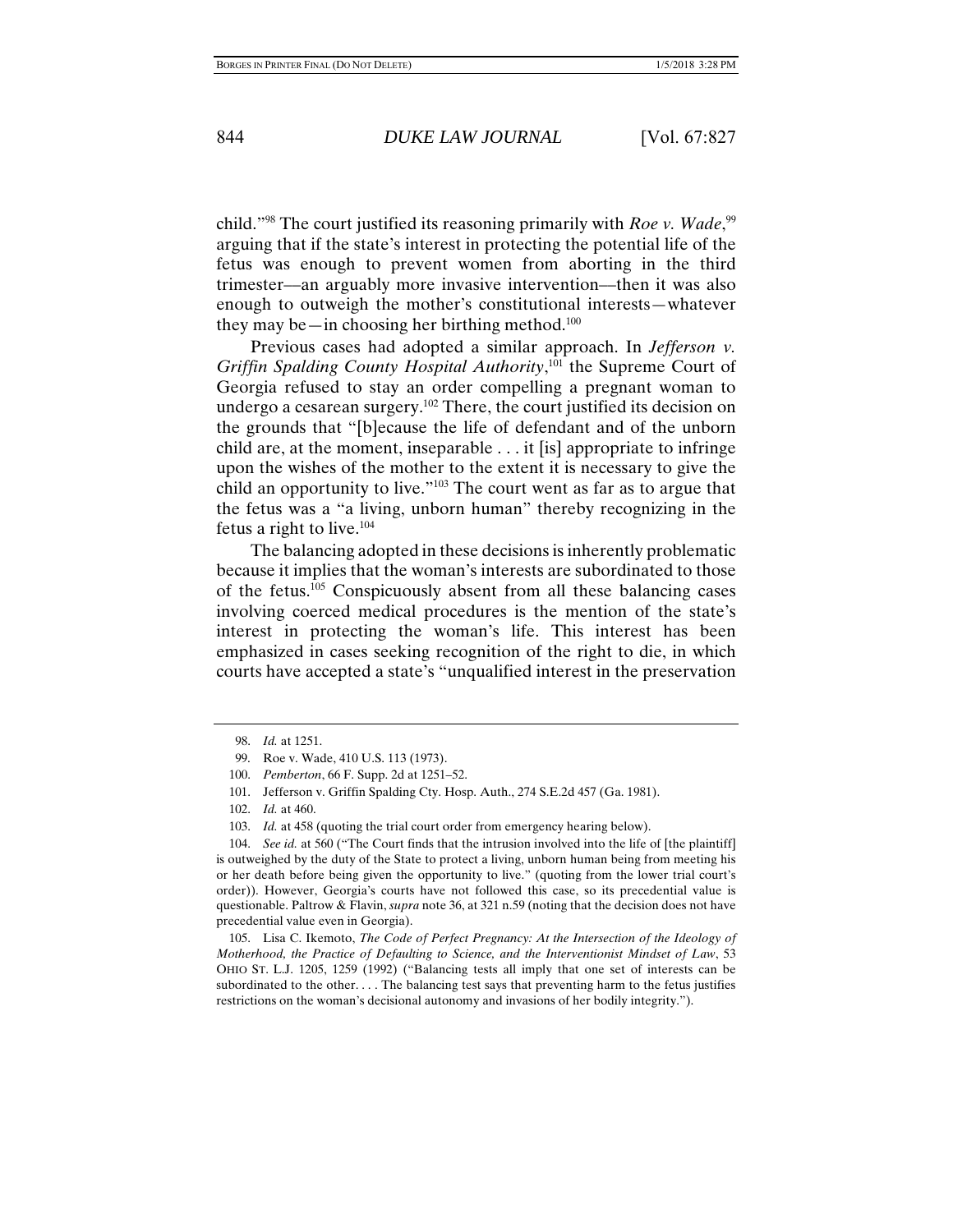of human life."106 Yet, in the context of coerced procedures in childbirth, no state has ever used its "unqualified interest in the preservation of human life" to force a woman to undergo a procedure that was *less* risky for her but *riskier* for the fetus. For example, courts seem to have no problem with allowing women to undergo voluntary cesareans, despite the significant risks that the procedure poses when compared to vaginal birth.107 In a way, the court-ordered interventions allow the state both to choose which risks the woman has to accept in childbirth and to subjugate the mother's life to the fetus's potential for life.<sup>108</sup>

The legal standard for court-ordered interventions has also conflated the treatment of two very different situations: abortion and childbirth. To justify the need for a balancing test, courts have argued that, if the state's interest is sufficiently compelling to force a woman to carry to term an unwanted pregnancy, it certainly is enough to override her choice of childbirth procedure.109 First, this is a false equivalency. In the context of abortion, the woman is seeking a medical

Sally C. Curtin, Kimberly D. Gregory, Lisa M. Korst & Sayeedha F.G. Uddin, Nat'l Ctr. for Health Statistics, *Maternal Morbidity for Vaginal and Cesarean Deliveries, According to Previous Cesarean History: New Data From the Birth Certificate*, *2013*, 64(4) NAT'L VITAL STAT. REP., May 20, 2015, at 1, 2 (2015), https://www.cdc.gov/nchs/data/nvsr/nvsr64/nvsr64\_04.pdf [https:// perma.cc/6GAK-ZDMB].

 108. None of these courts has ever held that the fetus has a right to life, having refrained from deviating from the "state's interest" language found in abortion cases.

 109. Pemberton v. Tallahassee Mem'l Reg'l Med. Ctr., Inc., 66 F. Supp. 2d 1247, 1251–52 (N.D. Fla. 1999) ("Bearing an unwanted child is surely a greater intrusion on the mother's constitutional interests than undergoing a caesarean section . . . . Thus the state's interest here was greater, and the mother's interest less, than during the third trimester situation addressed in *Roe.*").

 <sup>106.</sup> Washington v. Glucksberg, 521 U.S. 702, 728 (1997) (quoting Cruzan v. Dir., Mo. Dep't of Health, 497 U.S. 261, 282 (1990)).

 <sup>107.</sup> According to a report by the National Vital Statistics System,

<sup>[</sup>r]ates of maternal morbidity were higher for cesarean than vaginal deliveries rates of transfusion (525.1 per 100,000) and ICU admission (383.1) were highest for primary cesarean deliveries, while rates of ruptured uterus (88.9) and unplanned hysterectomy (143.1) were highest for repeat cesarean deliveries. Higher rates of maternal morbidity for cesarean compared with vaginal deliveries were found for nearly all maternal age groups and for women of all races and ethnicities. Women with no previous cesarean delivery who had vaginal deliveries had lower rates for all maternal morbidities compared with those who had cesarean deliveries. Women with a previous cesarean delivery who labored and had vaginal birth generally had lower rates for most of the morbidities, but failed trials of labor were generally associated with higher morbidity than scheduled repeat cesarean deliveries, especially for ruptured uterus, which was seven times higher (495.4 per 100,000 compared with 65.6).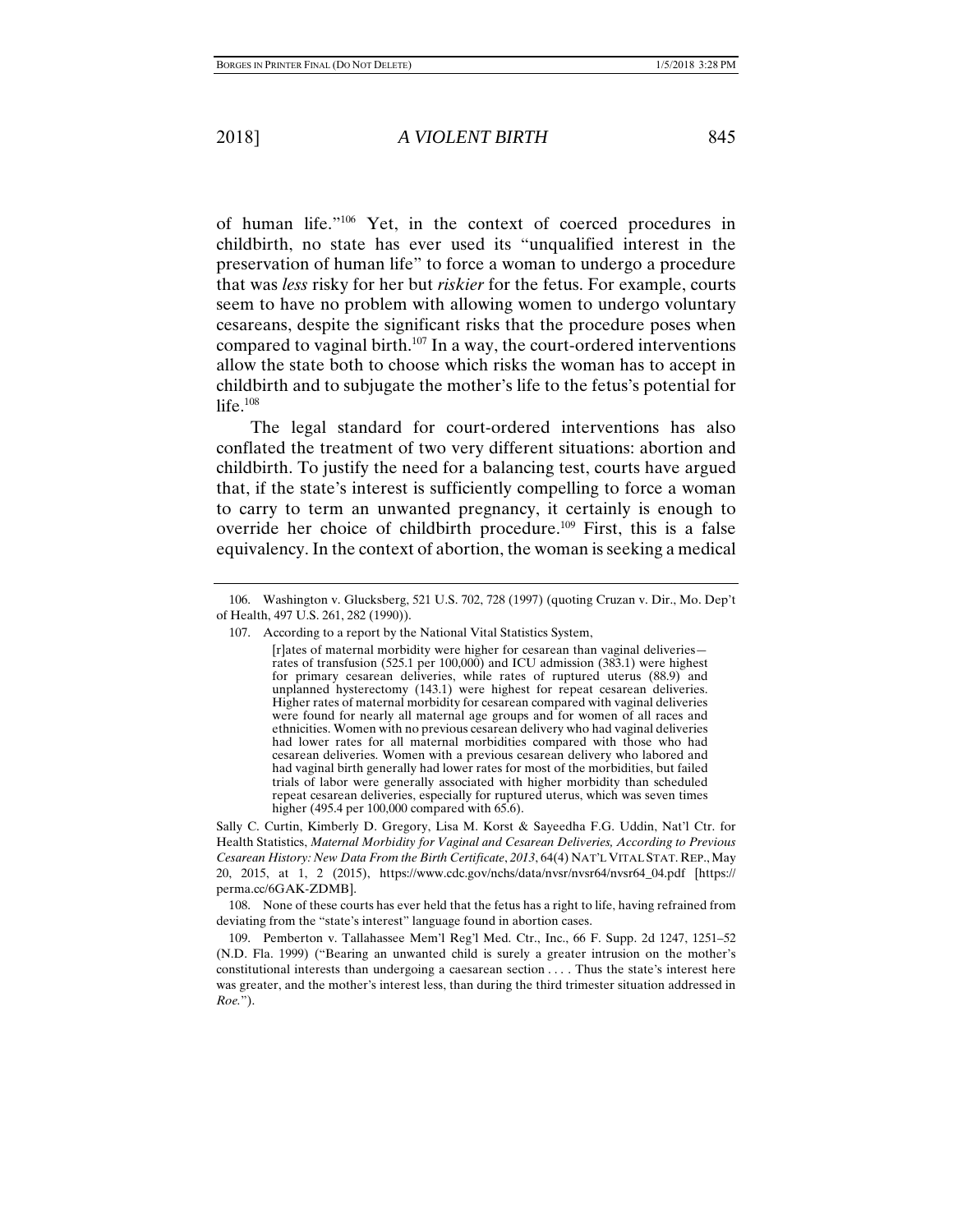procedure to end pregnancy and the state is *preventing* her from getting the procedure, whereas in the context of coerced childbirth procedure, the state is *forcing* the woman to undergo a medical procedure. In the context of compelling organ donations, a situation significantly more similar to that of coercing a woman to accept a particular childbirth procedure, courts have strongly repudiated the argument that a parent has a duty to donate organs to his or her child.<sup>110</sup>

In addition, this argument misses the fact that when women choose how to give birth, there is no intention of stopping fetal development.<sup>111</sup> Just because a woman has chosen a procedure that poses relatively higher risks to the fetus does not mean she wishes that the fetus will perish. More likely than not, her choice of childbirth procedure is being informed by a number of cultural, religious and social beliefs,<sup>112</sup> as well as by an individualized assessment of which risks she is willing to undertake for herself and for the fetus.<sup>113</sup> As such, the court-ordered interventions deny a choice to women by presuming that any choice prioritizing their own health over the health of their fetus is irrational, and requires medical intervention.114 The courts treat medical estimates of fetal outcome chances as certain, and deny women the right to consider factors aside from mathematical probability. This equates the right choice with the physician's choice, thereby completely rejecting the woman's agency to make an assessment of risk independent from her doctor.

Granted, not all courts accept that a state's interest in the protection of the fetal potential for life, as recognized in *Roe*, is always

 <sup>110.</sup> *See* Erin P. Davenport, *Court Ordered Cesarean Sections: Why Courts Should Not Be Allowed To Use a Balancing Test*, 18 DUKE J. GENDER L. & POL'Y 79, 98 (2010) (recounting attempts to compel donation of organs and bone marrow in the familial context and how courts have uniformly rejected these requests).

 <sup>111.</sup> It is conceivable that this may eventually happen; and in such case, the woman would arguably be making an 'abortion' choice. But all reported incidences involved women that had preferences on childbirth procedure rooted in religious or personal beliefs.

 <sup>112.</sup> Some women, for example, cannot undergo surgery for religious reasons. Others believe that birthing is a natural experience and that they should be given the opportunity to attempt natural birth before opting for a medicalized birth experience.

 <sup>113.</sup> Abrams, *supra* note 56, at 1994 ("[B]irthing is often contemplated in a much broader context of a particular woman's life, depending on her age, her fertility, her risk factors, her prior children, her prior birth experiences, etc.").

 <sup>114.</sup> *See id.* at 1994–95 (discussing how the "judicial narrative" has portrayed mothers as emotional and irrational while ignoring the broader concerns they face).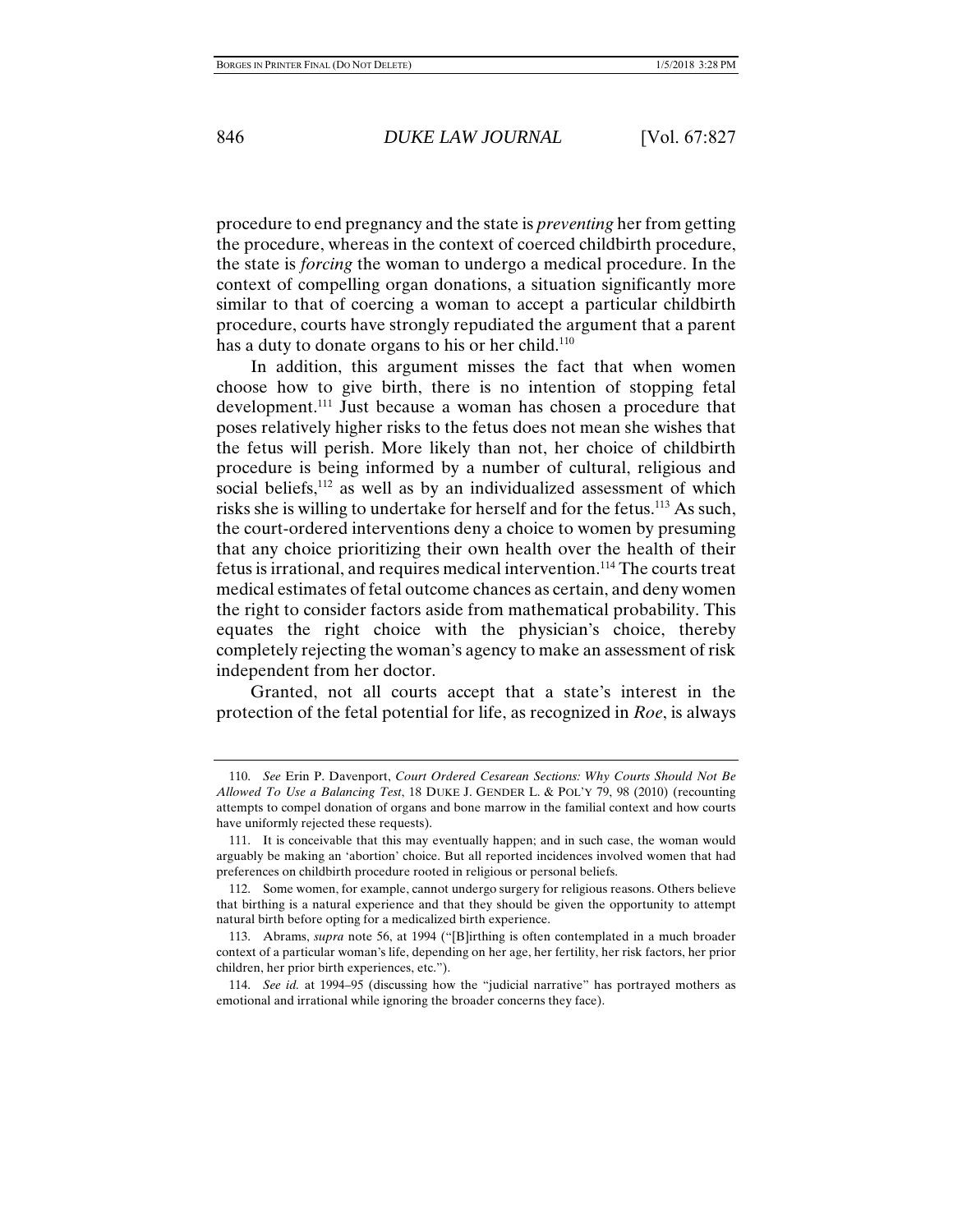enough to overcome a woman's decision regarding her childbirth experience. In  $In$  re  $A.C.<sup>115</sup>$  the George Washington University Hospital secured a court order to allow the physicians of Angela Carder, a terminally ill cancer patient, to proceed with a cesarean section over her family's objection.<sup>116</sup> The patient was unconscious when the decision was made and had not consented to a cesarean section before her fetus reached twenty-eight weeks.117 The lower court granted the order to the hospital and the D.C. Court of Appeals originally refused to stay the order.118 Carder had consented to the surgery when first told of the court order but subsequently withdrew that consent.119 The court granted the order regardless, based on the state's interest in preserving the life of the fetus, and despite evidence that the operation would likely hasten Carder's death.120 Both mother and child perished two days after the surgery.121 Later, the D.C. Court of Appeals reversed itself in an en banc decision that recognized that "if a patient is competent and has made an informed decision regarding the course of her medical treatment that decision will control in virtually all cases."122 The Court of Appeals found that the lower court had to evaluate if Carder was competent to make the decision and, if it had to substitute for her judgment, it needed to look for evidence of what her decision would be.<sup>123</sup> Yet, the harm was done,<sup>124</sup> so the decision was little consolation to her family, who were deprived of her last few days before her passing from cancer. Also, the D.C. Court of Appeals could have but did not use *In re A.C.* to revisit a previously

 122. *Id.* at 1249; *see also* Illinois v. Mother Doe, 632 N.E.2d 326, 332 (Ill. App. Ct. 1994) ("[A] woman's right to refuse invasive medical treatment, derived from her rights to privacy, bodily integrity, and religious liberty, is not diminished during pregnancy. The woman retains the same right to refuse invasive treatment, even of lifesaving or other beneficial nature, that she can exercise when she is not pregnant.").

123. *In re A.C.*, 573 A.2d*.* at 1251–52.

 124. *See id.* at 1241 ("[T]he surgery which was ordered in this case has been performed, and no decision of ours can put the parties in the same position in which they found themselves before the trial court's order was issued.").

 <sup>115.</sup> *In re* A.C., 573 A.2d 1235 (D.C. 1990) (en banc).

 <sup>116.</sup> *Id.* at 1238.

 <sup>117.</sup> *Id.* at 1239–41.

 <sup>118.</sup> *Id.* at 1238.

 <sup>119.</sup> *Id.* at 1240–41.

 <sup>120.</sup> *Id.* at 1240.

 <sup>121.</sup> *Id.* at 1241.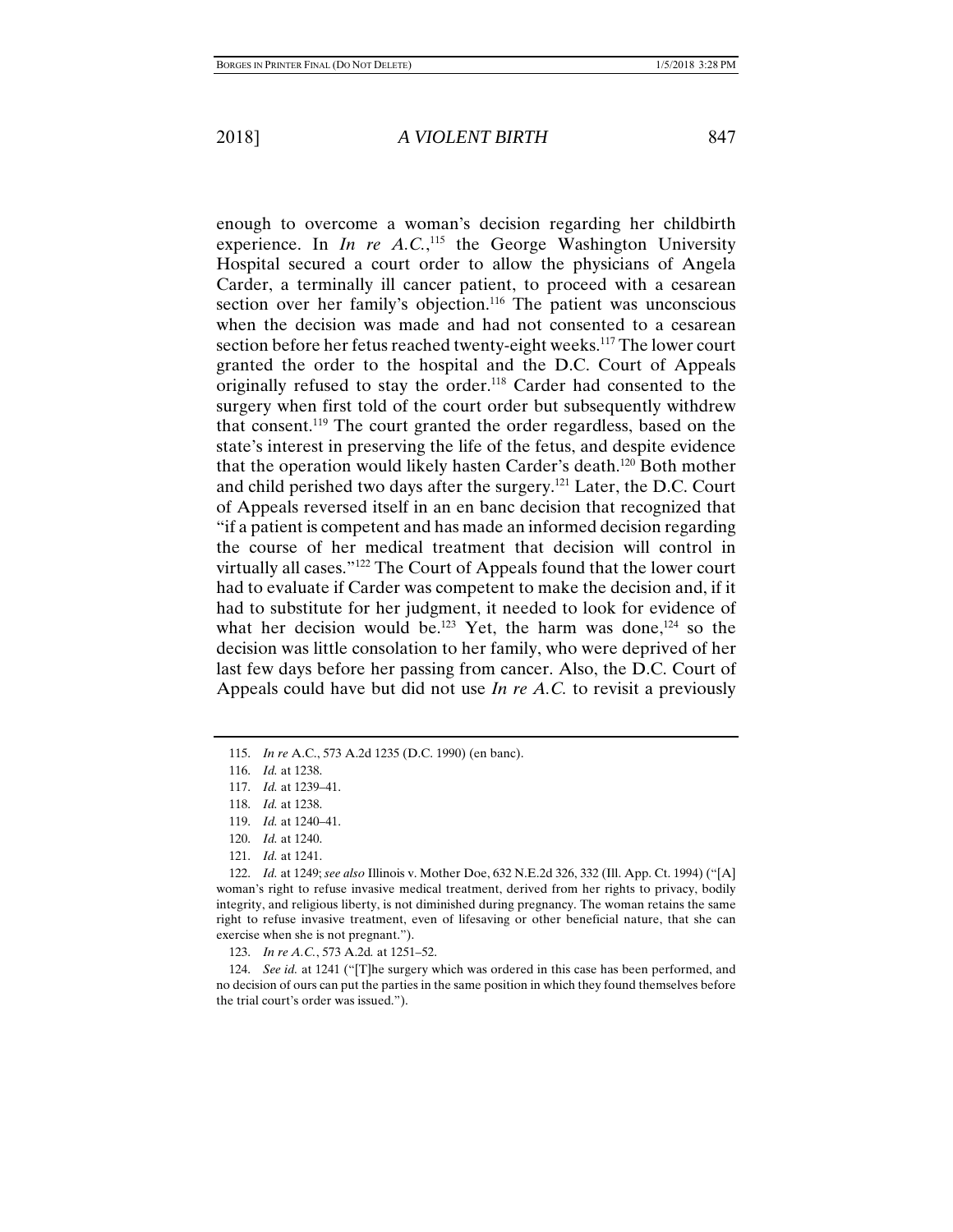unreported opinion<sup>125</sup> ordering a cesarean in circumstances where it found the interest of the mother was the same as that of the fetus.<sup>126</sup> As such, the court fell short of recognizing an absolute right for pregnant women to determine the course of treatment for themselves and their fetuses.127 And because the court did not go so far, it kept the door open to reasoning that subjugates the woman's interest to the fetus and that denies her agency to assess which medical risks she wishes to take.

#### II. WHY ADOPT THE OBSTETRIC VIOLENCE FRAMEWORK TO ADDRESS COERCED PROCEDURES IN CHILDBIRTH

As explained above, Venezuela and Argentina have recently introduced a new legal concept to address abuse and disrespect during pregnancy and childbirth: obstetric violence. This legal framework is premised on a definition of obstetric violence as

the appropriation of the body and reproductive processes of women by health personnel, which is expressed as dehumanized treatment, an abuse of medication, and to convert the natural processes into pathological ones, bringing with it loss of autonomy and the ability to decide freely about their bodies and sexuality, negatively impacting the quality of life of women.<sup>128</sup>

 <sup>125.</sup> *In re* Madyun, 114 Daily Wash. L. Rptr. 2233 (D.C. Super. Ct. 1986), *reprinted in* Appendix, *In re A.C.*, 573 A.2d 1235.

 <sup>126.</sup> *In re A.C.*, 573 A.2d at 1252 n.23 (stressing that nothing in the opinion should be read as approval or disapproval of the case *In re Madyun*, and differentiating A.C.'s case from *In re Madyun* because, in the latter, "there was strong evidence that the proposed caesarean would be beneficial to both [the fetus and the mother]").

 <sup>127.</sup> *See id.* at 1252 ("We need not decide whether, or in what circumstances, the state's interests can ever prevail over the interests of a pregnant patient. We emphasize, nevertheless, that it would be an extraordinary case indeed in which a court might ever be justified in overriding the patient's wishes . . . .").

 <sup>128.</sup> Law on the Right of Women to a Life Free of Violence, *supra* note 13, art. 15(13), *translated in* D'Gregorio, *supra* note 14, at 201. Similar definitions were introduced in Argentina and certain Mexican states that later followed the Venezuelan model of criminalization of the practice. The Argentinean law that addresses obstetric violence defines it as "violence perpetrated by medical professionals on the body and reproductive processes of women, manifested as dehumanized treatment, abuse of medicalization and pathologization of the natural [birth] processes . . . ." Law No. 26485, *supra* note 13, art. 6 (translation by author). Although Brazil has not adopted a specific statutory framework to address the issue, the Public Defender's Office of the State of São Paulo also adopted the Venezuelan definition in its 'know your rights' material directed to pregnant women. DEFENSORIA PÚBLICA DO ESTADO DE SÃO PAULO,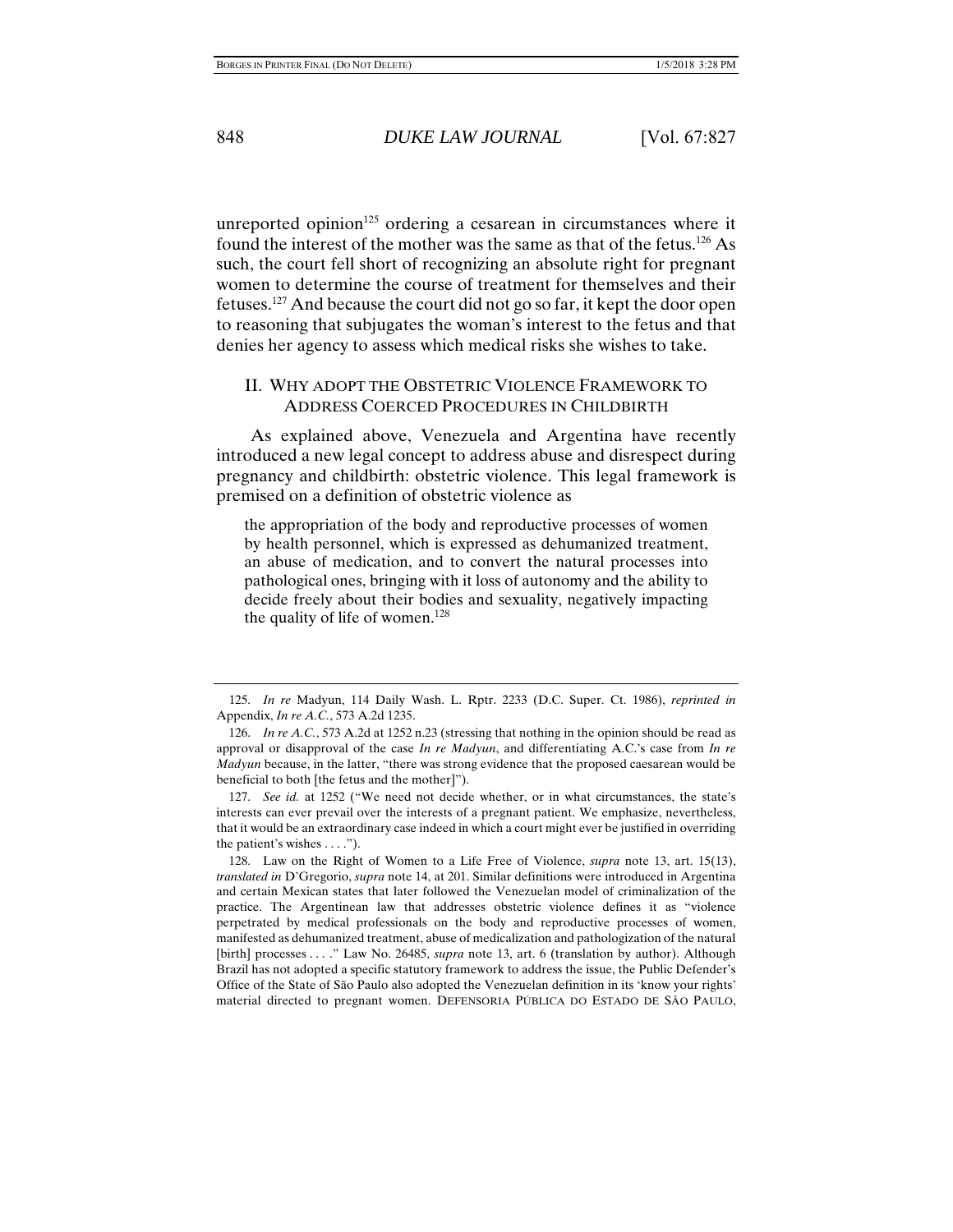Venezuela has used this concept to criminalize particular circumstances of obstetric violence, as well as to regulate public policies directed at reducing gendered violence in the country.129 Argentina and some Mexican states that also adopted this framework have not criminalized the conduct<sup>130</sup> but "provide a range of remedies [against the conduct], including administrative complaints, specialized medical arbitration, and complaints before federal and state human rights commissions."131

Across the globe, advocacy groups for improving childbirth experiences have imported the term "obstetric violence" into their discourse with essentially the same meaning used in the Venezuelan legislation. In Spain, for example, the advocacy group *La Revolución de las Rosas* defines obstetric violence as

the act of disregarding the authority and autonomy women have over their own sexualities, their bodies, their babies and their birth experiences. It is also the act of disregarding the spontaneity, the positions, the rhythms and the time labor requires in order to progress normally when there is no need for intervention. It is also the act of disregarding the [emotional needs] of the mother and baby throughout the whole labor process.<sup>132</sup>

Similarly, the Women's Global Network for Reproductive Rights defines obstetric violence as a type of institutional, gender-based violence directed at women during pregnancy, childbirth, and

VIOLÊNCIA OBSTÉTRICA: VOCÊ SABE O QUE É? (2013), https://www.defensoria.sp.def.br/dpesp/ repositorio/41/violencia%20obstetrica.pdf [https://perma.cc/64ES-72WC].

 <sup>129.</sup> *See* Law on the Right of Women to a Life Free of Violence, *supra* note 13, art. 51 (relying on the definition of obstetric violence in art. 15(13) to criminalize certain particular types of obstetric violence).

 <sup>130.</sup> Three Mexican states also criminalize the conduct. Diaz-Tello, *supra* note 2, at 62 ("[T]he states of Chiapas, Guerrero, and Veracruz even impose criminal penalties on offenders.").

 <sup>131.</sup> *Id.*

 <sup>132.</sup> Sánchez, *supra* note 9, at 94 (citing *Violencia obstétrica, de género e institucional*, JESUSA RICOY OLARIAGA (Apr. 21, 2014), http://jesusaricoy.blogspot.co.uk/2014/04/violencia-obstetrica -de-genero-e.html [https://perma.cc/6MHB-TY3J].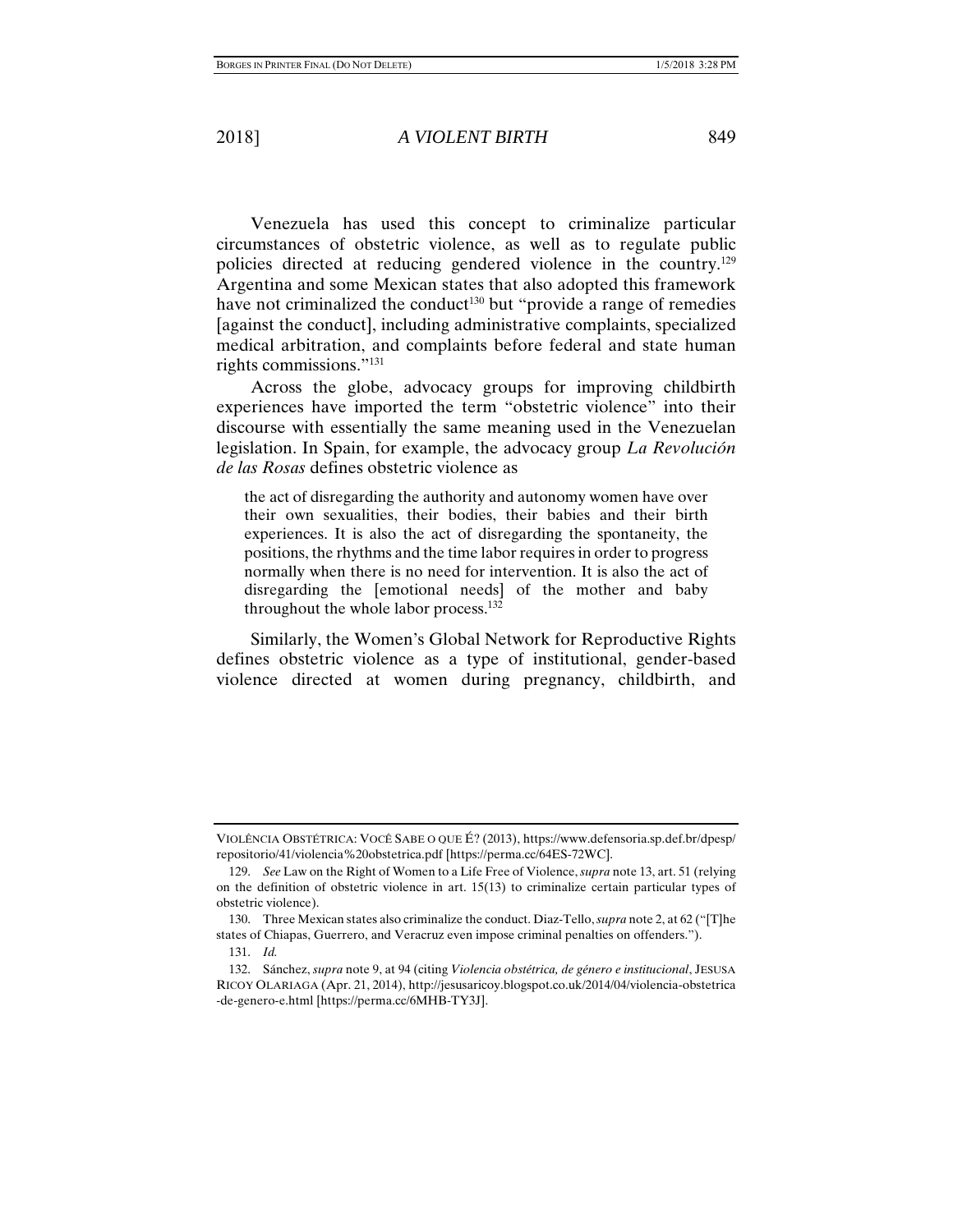postpartum recovery.133 These advocacy groups generally believe that the term increases social awareness of the problem.134

The medical discussion on childbirth practices seems to be slowly embracing the concept of obstetric violence as defined in the Venezuelan law. A recent lecture during the 2014 World Congress of the Royal College of Obstetrics and Gynecologists addressed the interplay between obstetric violence and human rights, and expressly defined obstetric violence with reference to the Venezuelan legislation.135 Recent medical studies developed in Latin America also used the term to discuss disrespect and abuse of women during facilitybased childbirth.136

But why adopt the concept of "obstetric violence" in the American context instead of talking about abuse and disrespect<sup>137</sup> more generally? Is there a particular advantage to using it in the context of coerced procedures in childbirth? First, the concept highlights the gravity of the harm resulting from coercion during childbirth even when no physical damage occurs. Second, the concept recognizes the link between coerced procedures and gender by defining obstetric violence as a subtype of gender-based violence. Finally, in the American context, moving away from traditional medical torts could help detach maternal rights from the polarized debate over abortion rights.

 <sup>133.</sup> Women's Glob. Network for Reprod. Rights, *supra* note 8 ("Obstetric violence is a specific type of violation of women's rights, including the rights to equality, freedom from discrimination, information, integrity, health, and reproductive autonomy. It occurs . . . during health care related to pregnancy, childbirth, and post-partum and is a multi-factorial context of institutional and gender violence.").

 <sup>134.</sup> *See* Sánchez, *supra* note 9, at 95–96 (discussing how Spanish activists have embraced the term because it is thought to help raise social awareness and increase recognition of the underlying problem).

 <sup>135.</sup> Amali Lokugamage, *Obstetric Violence and Human Rights Lecture*, *ROCG Congress 2014*, YOUTUBE (Apr. 10, 2014), https://youtu.be/Ziy5kSFm7U8.

 <sup>136.</sup> *See, e.g.*, Michelle Gonçalves da Silva et al., *Violência Obstétrica na Visão de Enfermeiras Obstetras*, 15 REV. RENE 820, 820 (2014) (inquiring into the "experience of obstetric nurses on the obstetric violence experienced, witnessed and observed during their professional careers").

 <sup>137.</sup> This disrespect and abuse language has been used by the White Ribbon Alliance in previous projects to strengthen maternal rights around the world. *See, e.g.*, Mary Beth Hastings, *Policy Brief: Pulling Back the Curtain on D&A*, WHITE RIBBON ALLIANCE 4 (2015), http://whiteribbonalliance.org/wp-content/uploads/2016/03/Policy-Brief-Pulling-Back-the-Curtain-on-DR.pdf [https://perma.cc/RQ32-KEDJ] (advancing the need to promote respectful maternal care to prevent disrespect and abuse during pregnancy and childbirth).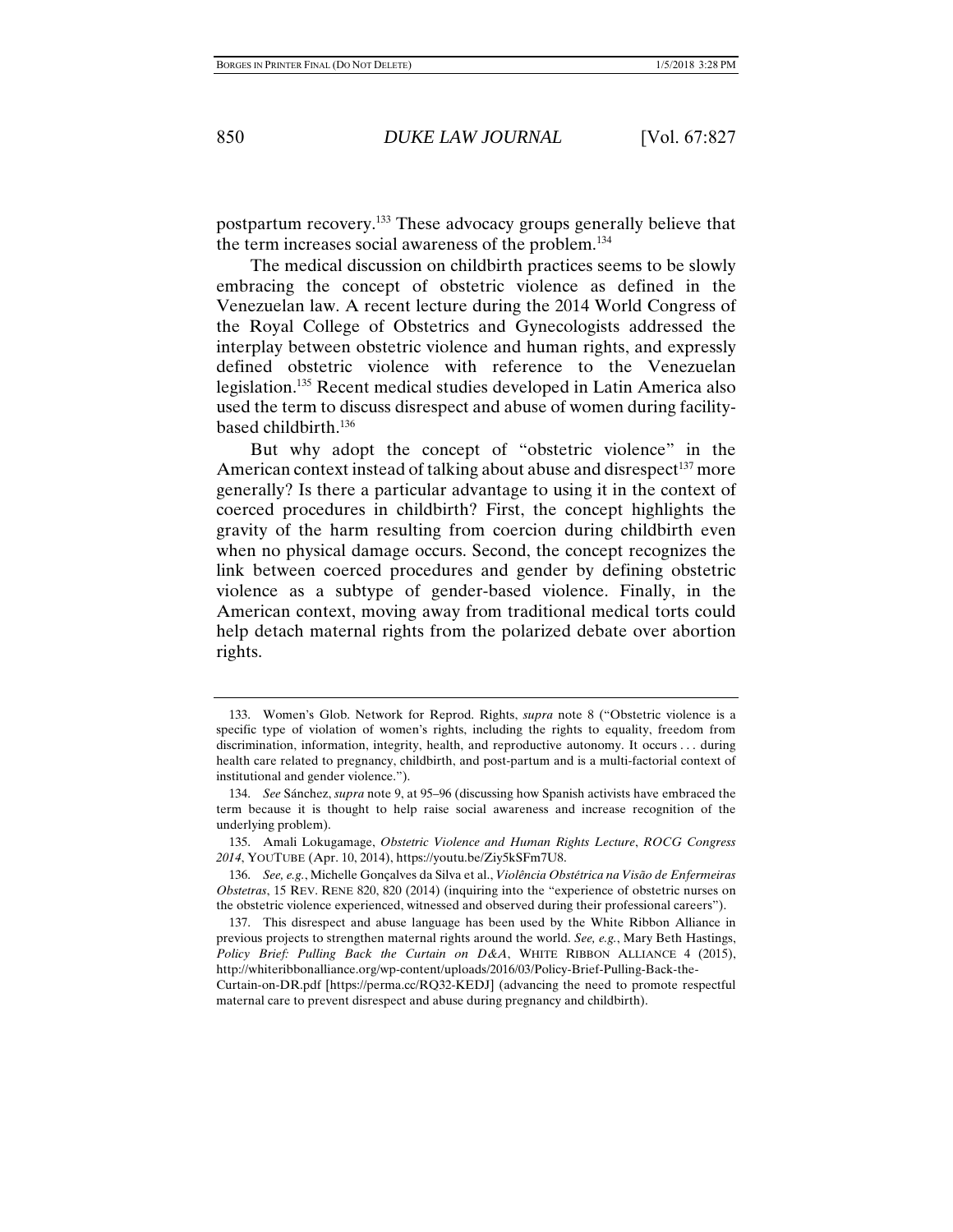### *A. Recognizing the Woman as the Final Decisionmaker and the Harm of Coerced Procedures*

The obstetric violence framework has the benefit of explicitly acknowledging the damage caused by coerced procedures. As explained above, the current American legal system places little value on a woman's birthing experience or on her ability to consent to treatment in the absence of physical harm.138 But for many women, the experience of childbirth is a central moment in their lives, which means that a negative birth experience often has severe and lasting consequences.139 Research strongly suggests that women's perception of control over their birthing process impacts how they experience childbirth overall and that, when original choices are overridden by medical or court decisions, the experience is overwhelmingly described as violent and negative.<sup>140</sup> Indeed, women who were coerced into medical procedures in childbirth often make comparisons to rape.<sup>141</sup> By recognizing that coerced procedures are a form of violence, the legal system validates these women's traumas $142$  to a skeptical community.<sup>143</sup>

143. Some authors have noted:

It is sometimes difficult for healthcare professionals to understand how a 'natural' event such as of childbirth can be traumatic for women. . . . The literature suggests that many healthcare professionals ignore or do not recognize the signs of

 <sup>138.</sup> For further discussion of the shortcomings of the current American legal system in protecting women's choice during childbirth, see *supra* Part I.

 <sup>139.</sup> Katie Cook & Colleen Loomis, *The Impact of Choice and Control on Women's Childbirth Experiences*, 21 J. PERINATAL EDUC. 158, 158 ("The outcome of childbirth, however, is not the only factor of importance in a mother's well-being. Some research suggests that the way in which a woman experiences pregnancy and childbirth is also vitally important for a mother's relationship with her child and her future childbearing experiences . . . .").

 <sup>140.</sup> *Id.* at 165 (listing that "[t]he most drastic changes to women's birth plans include transfers of care from home to hospital and/or from midwife to obstetrician, the use of medical pain control techniques and other medical interventions, and unexpected stays in the hospital after the birth of the child" and noting that women who experience these drastic changes without being given a say in the process tend to describe their childbirth as a traumatizing experience). This is further evidenced by the testimonials collected in the #BreaktheSilence campaign. *See* Improving Birth, *supra* note 2.

 <sup>141.</sup> Rakime Elmir, Virginia Schmied, Lesley Wilkes & Debra Jackson, *Women's Perceptions and Experiences of a Traumatic Birth: A Meta-Ethnography*, 66 J. ADVANCED NURSING 2142, 2150–51 ("The term 'birth rape' has been used by women who feel that their bodies have been violated, and that they have been coerced into consenting to procedures without being informed of their details and accompanying risks.").

 <sup>142.</sup> *See* Sánchez, *supra* note 9, at 95 (recognizing that the use of the term obstetric violence "can help to put a name to the malaise that many women feel after childbirth, even though society tells them that everything is alright and all that is important is that the baby is alive").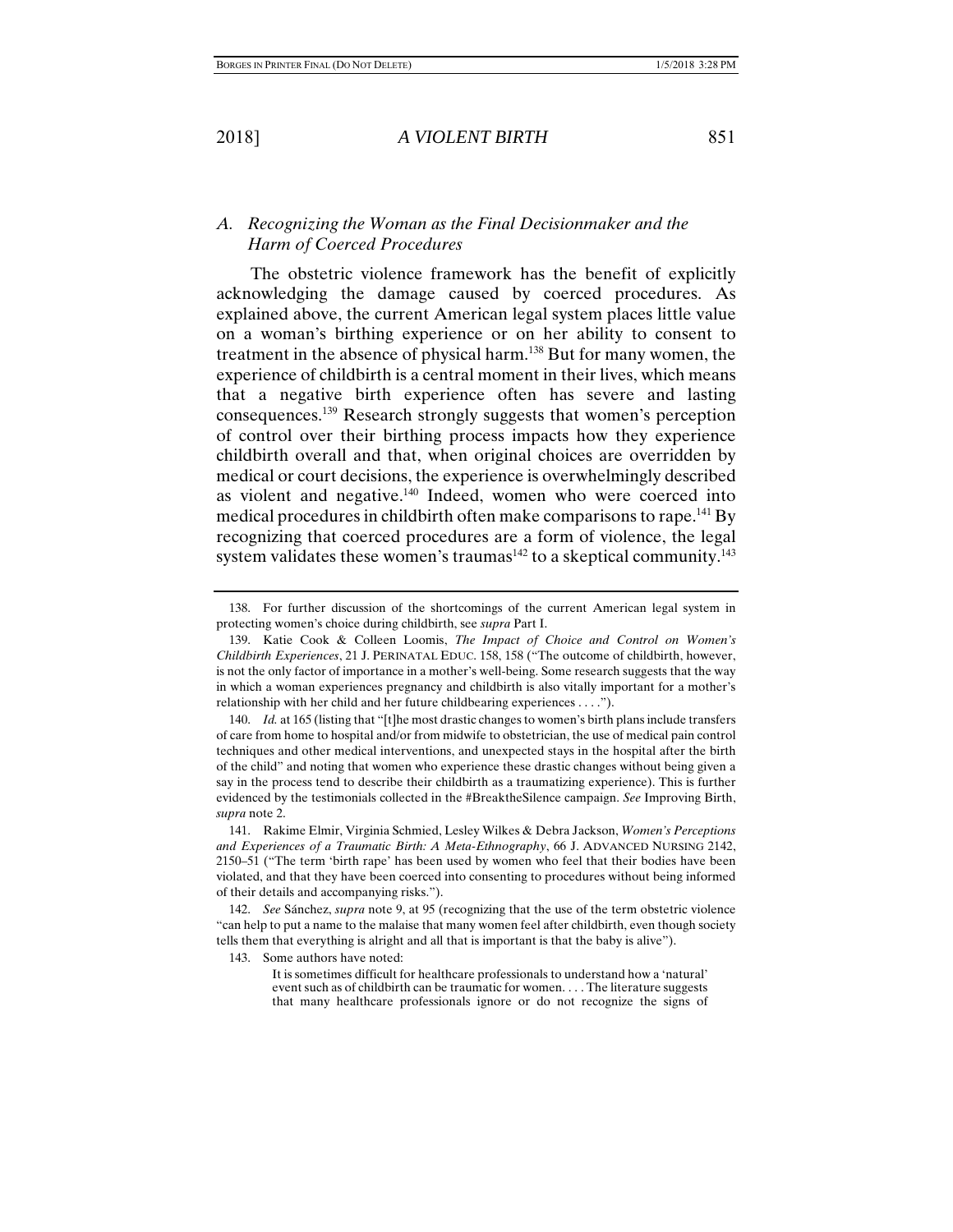This helps women overcome their negative experiences because "having words to describe these unfair situations and to realize that it is part of an unfair violence can become a tool for transforming a traumatic experience into a chance to question and change reality."144

The legal recognition of coerced procedures as abuse, as opposed to caregiving, will make it harder for courts to protect medical providers in childbirth tort litigation. Indeed, because the concept of obstetric violence is partially defined in terms of the emotional impact of being victimized by professionals who are supposed to be caretakers,<sup>145</sup> it is harder for courts to condition recovery on proof of physical harm or to confine remedy to the difference in the price of the procedures. Similarly, it would shift the perverse incentives for doctors to practice defensive medicine in favor of the fetus instead of the mother, because it reprioritizes the harm to the woman in their costbenefit analysis.146 This is because, as explained above, if the woman has an absolute right to refuse a particular procedure, the physician will have no duty under tort law to go ahead with that procedure, and therefore, will not be liable for problems caused to the fetus because he did not perform the procedure.<sup>147</sup>

> psychological and emotional trauma, due to their perception that birth trauma is a physical injury.

Elmir et al., *supra* note 141, at 2151.

144. Sánchez, *supra* note 9, at 95.

 145. The concept of obstetric violence adopted in Venezuela does this by defining the practice as an "appropriation of the body and reproductive processes of women by health personnel." Law on the Right of Women to a Life Free of Violence, *supra* note 13, art. 15(13).

 146. An example of how doctor's decisionmaking is influenced by the liability potential is the de facto ban on Vaginal Birth After Cesarean (VBAC). As Baker explains,

> "You don't get sued for doing a C-section. You get sued for not doing a C-Section." [This] vocalizes a common sentiment among practitioners that because cesarean sections are widely performed, they have become the standard, and deviation from that standard, even when medically sound, is a potential liability for the physician. Physicians have come to perceive VBACs as "indefensible" in medical malpractice suits, thus encouraging doctors to avoid them entirely despite indications that repeat cesareans carry significant risks to the mother.

Baker, *supra* note 28, at 588. By analogy, if overriding women's decision in childbirth carries an indefensible risk of liability (whether criminal or civil), then it is unlikely that they would risk engaging in this practice, no matter what their views are about their duty to the fetus.

 147. *See* Curtis v. Jaskey, 759 N.E.2d 962, 968 (Ill. App. Ct. 2001) ("Where a patient refuses to consent to a medical procedure, no duty arises on behalf of a physician to perform that procedure such that the physician can be held liable for failing to perform it.").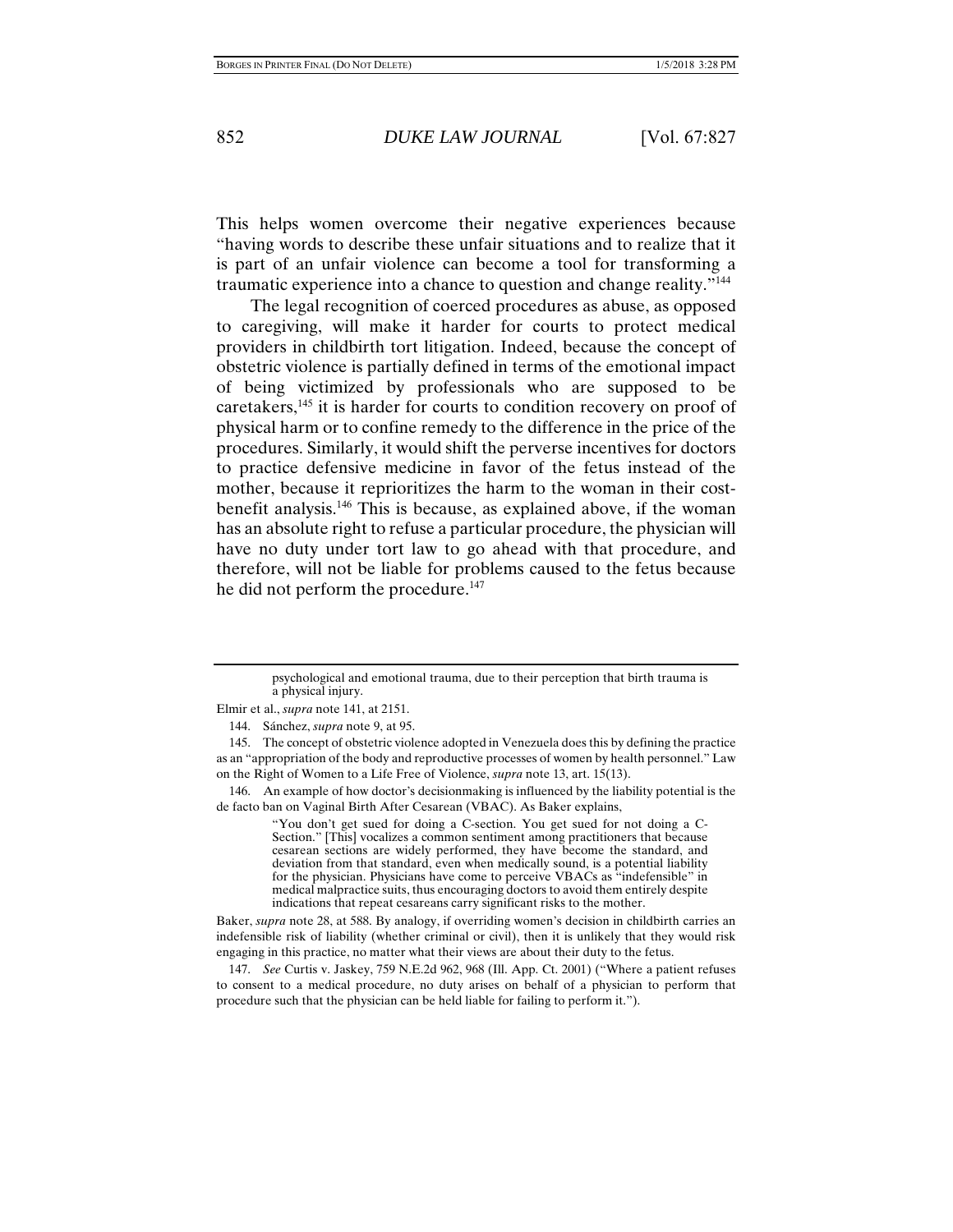#### *B. Recognizing the Gendered Undertones of Obstetric Violence*

What makes coerced medical procedures in childbirth, and other types of obstetric violence, different from other medical battery is that they are a type of gender-based violence. This is a type of gendered violence because its victims are primarily women and its origins are traceable to "how women (and their (dis)abilities) are perceived and perceive themselves in Western patriarchal societies."148 Therefore,

[although] it has much in common with the more general experience of alienation and objectification within medicalization . . . , obstetric violence appears to be unique in being directed almost exclusively at women and being experienced and interpreted by women mostly as gender violence, an affront to and banishment of their otherwise healthy, powerful, sexual, and creative embodied subjectivities.<sup>149</sup>

That women are the primary victims of obstetric violence follows from the fact that pregnancy is—by and large—a uniquely female experience. But uncovering its roots requires an analysis of the view of motherhood and pregnancy in Western societies and of the power dynamics present in obstetric and gynecological care.

Modern motherhood is constructed on the myth of the perfect mother, who gladly sacrifices herself for her child.<sup>150</sup> As a result, courts are unprepared to accept a mother's decision to prioritize her own health and beliefs over the fetus's potential for life.<sup>151</sup> This also makes courts willing to later penalize women who are perceived to have acted selfishly during pregnancy and labor, and on more than one occasion, courts have put firstborn children under the guardianship of a hospital based exclusively on a mother's refusal of a particular course of treatment.<sup>152</sup> This dualism of the "good" mom versus the "bad" mom

 <sup>148.</sup> Shabot, *supra* note 64, at 233.

 <sup>149.</sup> *Id.* at 241.

 <sup>150.</sup> *See generally* Ikemoto, *supra* note 105 (describing how ideals of motherhood based on the good mother archetype shape the courts' intervention in the decisionmaking of pregnant women).

 <sup>151.</sup> *Accord, e.g.*, Pemberton v. Tallahassee Mem'l Reg'l Med. Ctr, 66 F. Supp. 2d 1247, 1254 (N.D. Fla. 1999) (refusing to allow a woman to attempt natural birth for fear of increased risk for fetus); *see also* Ikemoto, *supra* note 105, at 1251 ("[D]irect pregnancy regulations [like courtordered childbirth procedures] are a way of labeling certain women 'bad mothers.' These are women who have failed to act selflessly for the sake of others, as a good mother should.").

 <sup>152.</sup> *See, e.g.*, Baker, *supra* note 28, at 539–40 (describing a case in which family services obtained custody of a child after the hospital reported the new parents because the mother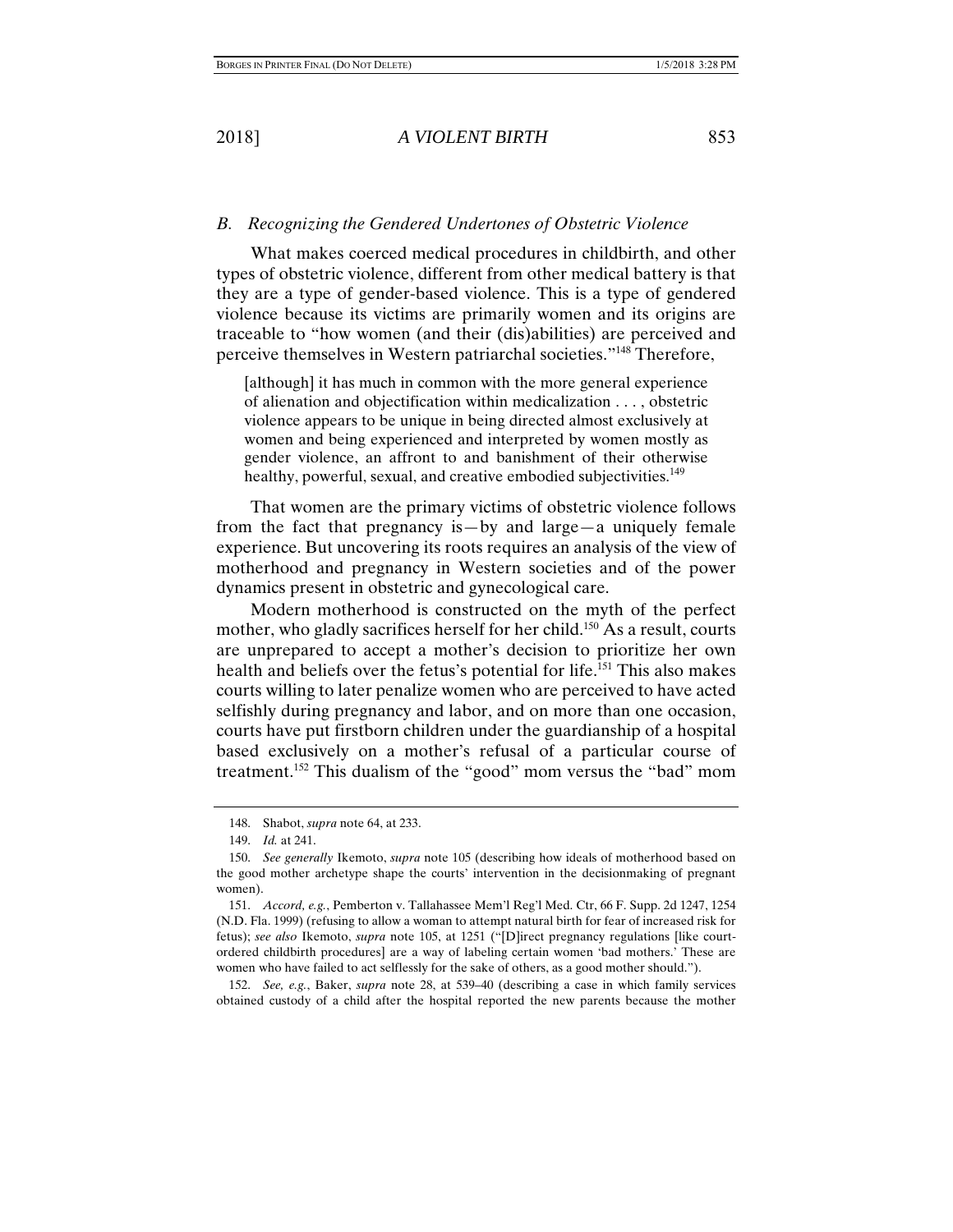model is also present when courts describe women who insist on a particular birthing method as stubborn, difficult patients.153 Ultimately, this translates to an overall distrust of the woman's agency to control her own body and to make decisions for herself and the fetus that she is carrying. As such, "[w]omen are treated as infants when they are not recognized as subjects capable of making decisions about their health nor understanding what is happening in their bodies."<sup>154</sup>

These traditional views of motherhood as an opportunity for martyrdom also manifest as the view that a woman's sexual pleasure is a reasonable sacrifice toward fulfilment of her maternal role.155 This view engenders obstetric violence because it leads physicians to disregard the woman's needs and requests for pain management based on views that women should passively take on the pain of labor.<sup>156</sup> Another way in which this view becomes obstetric violence is by the practice of unnecessary episiotomies––a cut between the vagina and anus made to enlarge the opening during birth––often without informed consent of the woman.157 Such practice increases the risk of

- 154. Sánchez, *supra* note 9, at 60.
- 155. As one author notes,

Traditional views of women as destined to be sacrificed to motherhood combined with the idea that women sexual pleasure has to pay a tribute—as for instance a painful childbirth—maintains harmful practices and behaviors that negatively impacts the health of women, fetuses and children during the process of pregnancy and delivery.

#### *Id.* at 28–29.

 156. *See id.* (discussing how traditional views of motherhood shape the way physicians treat women during birth).

157. It has been noted that:

70–80% of first time mothers in the United States undergo episiotomy, representing 35% of all vaginal births in the nation. . . . The evidence collected by obstetricians and perinatal scientists indicates that episiotomy 'should be limited to specific maternal and fetal indications,' which will arise in  $5-10\%$  of all vaginal births.

Baker, *supra* note 28, at 575 (citations omitted) (citing MARSDEN WAGNER, BORN IN THE USA: HOW A BROKEN MATERNITY SYSTEM MUST BE FIXED TO PUT WOMEN AND CHILDREN FIRST 57 (2006); then citing Michael C. Klein et al., *Relationship of Episiotomy To Perineal Trauma and Morbidity, Sexual Dysfunction, and Pelvic Floor Relaxation*, 171 AM. J. OBSTETRICS & GYNECOLOGY 591, 591–98 (1994); then citing WAGNER at 58).

refused to undergo a recommended cesarean, even though she gave birth vaginally to a healthy baby girl).

 <sup>153.</sup> *See* Abrams, *supra* note 56, at 1994 ("[M]others are characterized as stubborn, perhaps reckless, and their medical preferences are framed as emotional wants or desires, rather than medical preferences. In each of these cases, the birthing woman is denied recovery.").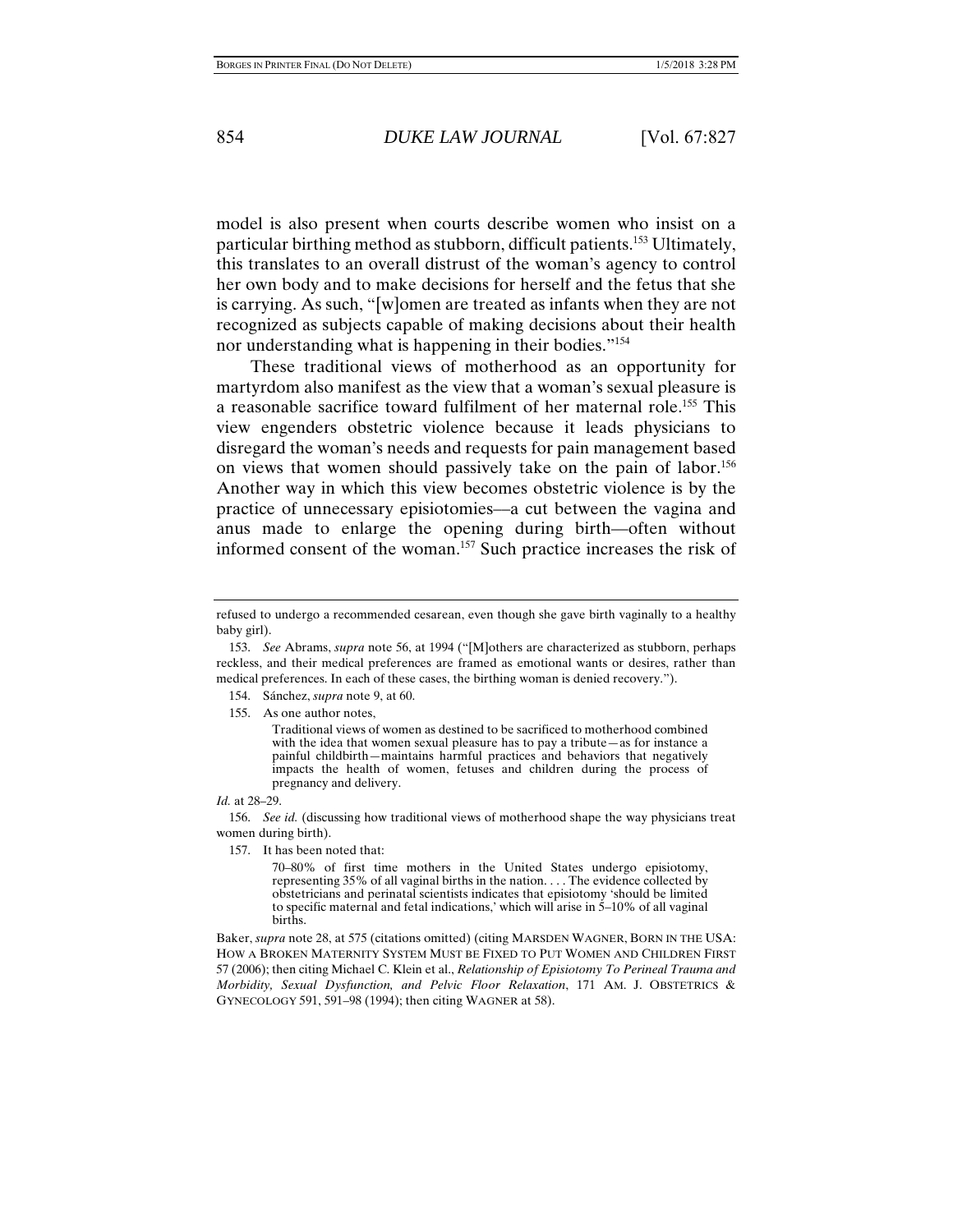future "pain during intercourse, which may afflict a woman for the remainder of her life" as well as of "pelvic floor damage, which results in urinary and fecal incontinence."158 There is little to no evidence to justify the use of routine episiotomy, as some American hospitals do.<sup>159</sup> Yet, practitioners continue to employ the practice indiscriminately.<sup>160</sup>

A sexist view of the female pregnant body is also at the root of many manifestations of obstetric violence during childbirth. Since the nineteenth century, the discourse has been about the frailty of the pregnant body, thus creating a need for protection and oversight by *male* physicians.<sup>161</sup> The construal of this sickly pregnant body coincided with a decrease in unassisted birth and a formal subjugation of doulas and midwives to obstetricians.162 This view is at the heart of the excessive medicalization and pathologization of pregnancy and childbirth. And in modern times it also translates to a distrust of women's natural labor timing. This perception engenders obstetric violence to the extent that it may affect physicians' perception of risk and thus make physicians defensively prefer to artificially accelerate labor—even without consent—over allowing extended gestational periods.163 The distrust of natural birth processes may also translate

 <sup>158.</sup> *Id.* at 577.

 <sup>159.</sup> *Id.* at 575–82 (reviewing the medical literature that shows no support for the use of episiotomies in most birthing procedures and explaining the ritualistic nature of the procedure in modern medicine).

 <sup>160.</sup> *Id.* at 581–82 ("Criticism of this sacrosanct practice has been written for generations, but . . . [has] been summarily dismissed or ignored by practitioners. Physicians opposing the practice have boldly identified episiotomy as the 'deliberate mutilation of the maternal perineum.'" (internal citations omitted) (citing JENNIFER BLOCK, PUSHED:THE PAINFUL TRUTH ABOUT CHILDBIRTH AND MODERN MATERNITY CARE, at xxx (2007); then quoting *id.*). Further evidence in support of the link between the practice of routine episiotomies and the view that women's sexual pleasure was a fair "tribute" given to motherhood is that, in the old days, it was followed by a practice called the "husband's knot," which consisted in surgically tightening "a woman's vaginal canal and perineum after delivery in an effort to stave off male sexual dissatisfaction after his wife endured a vaginal delivery," regardless of the pain this caused to women. *Id.* at 579.

 <sup>161.</sup> *See* Sánchez, *supra* note 9, at 35 ("Since mid-19th century 'gender ideals of women as frail and dependent—and thus incapable of either giving or attending births unaided by male experts—flourished during this time as well, especially among middle and upper classes.'").

 <sup>162.</sup> *Id.* at 32–34 (describing the power struggle between physicians and midwives and doulas for control over the childbirth process and how to this date this power dynamic influences medical debate over legitimate best practices in obstetric care).

 <sup>163.</sup> *See* Baker, *supra* note 28, at 559 ("Artificial labor induction has become a part of our maternal care system that women expect . . . . This misconception that induction is a 'natural' part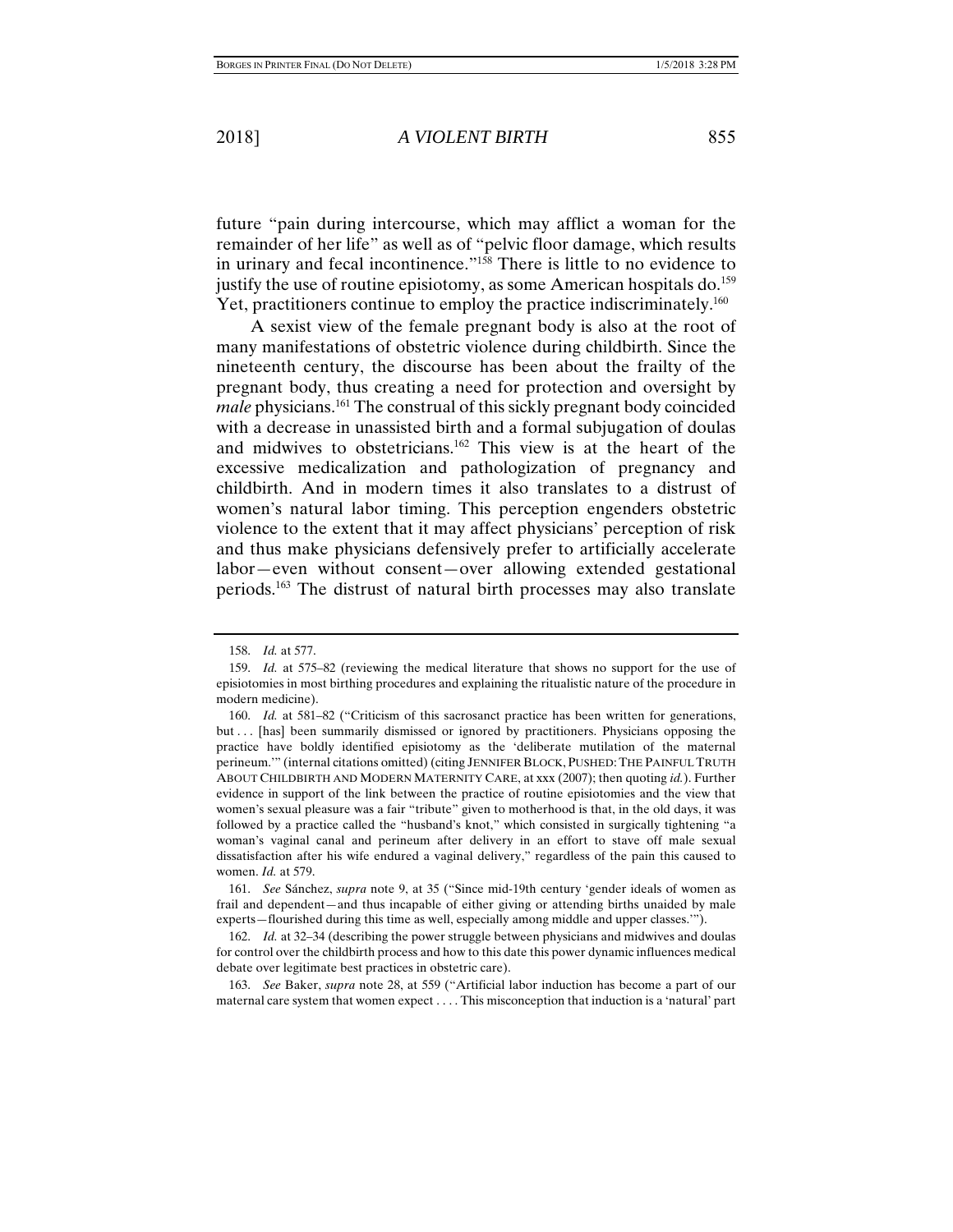into obstetric violence to the extent that it leads physicians to overestimate the risk of Vaginal Birth After Cesarean (VBAC)<sup>164</sup> and thus to prefer to perform unconsented cesareans over allowing the trials of labor.<sup>165</sup>

These are only examples of how most instances of obstetric violence can be traced to sexist conceptions of motherhood and pregnancy. But this is not to say that physicians and courts are motivated by intent to cause harm to women by allowing coerced medical procedures during labor. The point is that, despite their best intentions, the beliefs and values shown through medical and judicial discourse addressing the problem are part of a value system that subjugates women and diminishes their status in society.<sup>166</sup> What this means is that, although offenses are perpetrated by specific individuals, the phenomenon of obstetric violence has an aspect of structural violence and therefore, "the medical staff is not necessarily aware of performing this kind of violence, often functioning as an unconscious perpetrator of an existing violent structure (and even in some cases attempting to resist that structure)."167

Nonetheless, recognizing obstetric violence as a subset of genderbased violence is important even if the perpetrators are not aware of it, or maybe precisely *because* they are unaware of it. The framework of obstetric violence developed in Venezuela and Argentina is

of childbirth undermines women's rights to informed consent because women do not question their caregivers motivation or resist the 'foregone conclusion' of labor induction.").

 <sup>164.</sup> F. GARY CUNNINGHAM ET AL., NIH CONSENSUS DEVELOPMENT CONFERENCE STATEMENT ON VAGINAL BIRTH AFTER CESAREAN: NEW INSIGHTS, 1, 27 (2010), https://consensus.nih.gov/2010/images/vbac/vbac\_statement.pdf [https://perma.cc/3RRF-KQ3K] (finding physicians significantly less willing to allow the trial of labor after cesareans because of their fear of liability risks "derive[d] from the perception that catastrophic events associated with trial of labor could lead to compensable claims with large verdicts or settlements for fetal/maternal injury" and despite evidence that VBAC reduces risks for women and the fetus in some cases).

 <sup>165.</sup> Many of the cases involving coerced cesareans begin as planned VBACs. *See, e.g.*, Pemberton v. Tallahassee Mem'l Reg'l Med. Ctr., Inc., 66 F. Supp. 2d 1247, 1252–53 (N.D. Fla. 1999) (upholding court order to compel a woman that was planning a VBAC to undergo a cesarean surgery); Complaint at 2–4, Dray v. Staten Island Univ. Hosp., No. 500510/2014 (N.Y. Sup. Ct. filed Jan. 22, 2014) (describing how a physician ignored the patient's preference for VBAC and performed a cesarean over her express refusal).

 <sup>166.</sup> Shabot, *supra* note 64, at 241–45 (2016) (using feminist phenomenology to explain how obstetric violence is experienced alongside other subjugation mechanisms).

 <sup>167.</sup> *Id.* at 236 n.7.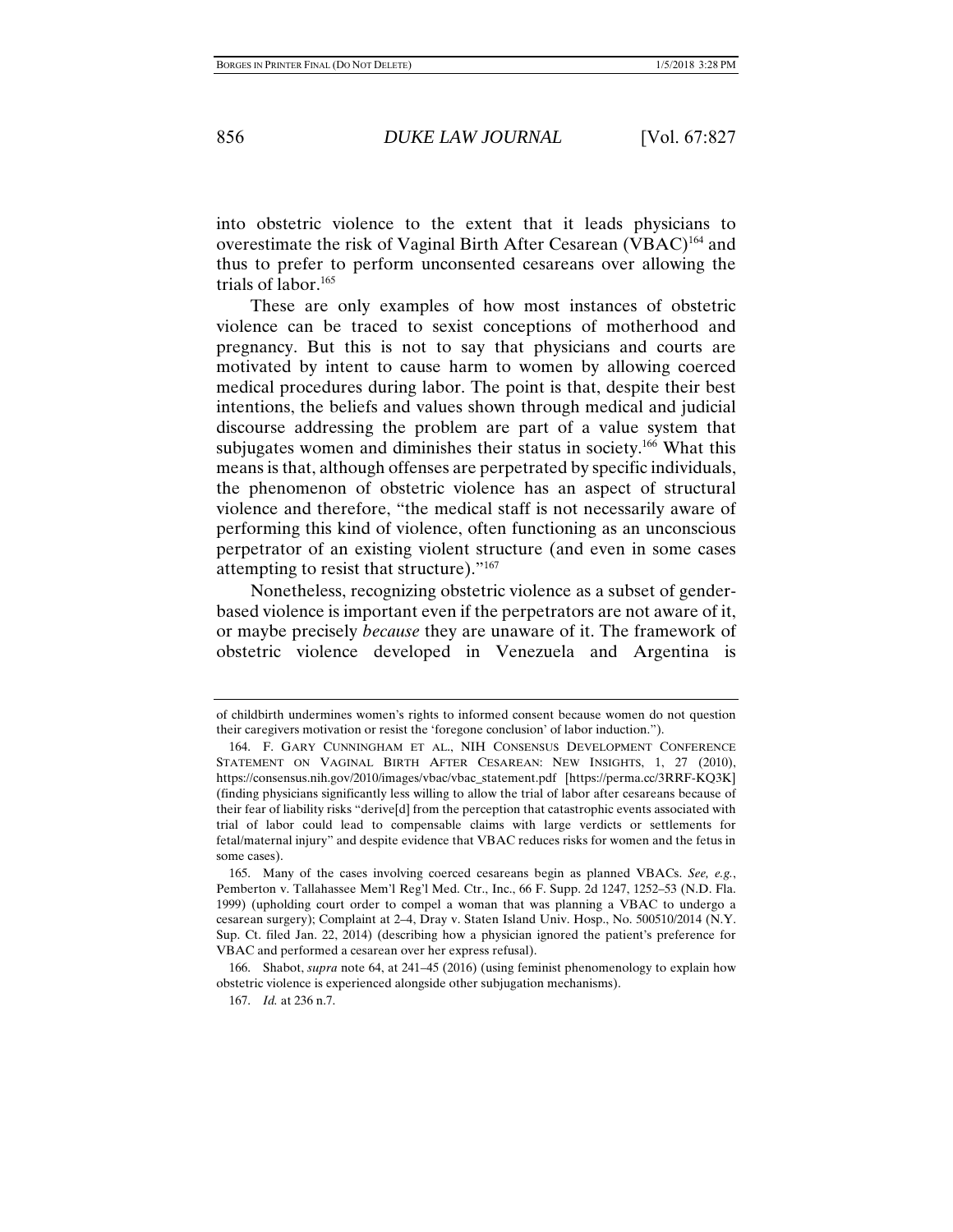particularly well suited to highlight this aspect of the problem. For one, the legal treatment of obstetric violence was included in a larger statutory framework directed at protecting women against genderbased violence.168 Not only that, the legal definition of the term explicitly articulates that obstetric violence often reflects a denial of agency to the birthing woman; it is described as "an appropriation of the body . . . by health personnel."169 The Venezuelan framework goes further by recognizing that obstetric violence *causes* a loss of agency, explicitly noting the "loss of autonomy and the ability to decide freely about their bodies and sexuality."170 Moreover, the term violence prioritizes the woman's experience of violence over the physician's view, thereby refusing to further subjugate her to the medically imposed characterization of childbirth. Argentina's framework adopts a similar experience-oriented approach by recognizing obstetric violence as a modality of gender-based violence, which manifests as certain types of violence, defined as physical, psychological, sexual, economic and symbolic.171 This distinction is particularly helpful in framing childbirth practices that women also experience as sexual violence,<sup>172</sup> in particular the performance of episiotomies without consent.

Moreover, because this framework is not centered around the "reasonable patient" and what she would do had she received information withheld by her attending obstetrician, the obstetric violence framework does not give courts a mirror to reflect idealized archetypes of the "good" mom and the "bad" mom. Indeed, the concept of obstetric violence as articulated in these legal statutes recognizes the centrality and control of women over the process, rejecting the hedges that American courts have often erected to

 <sup>168.</sup> *See generally* Law No. 26485, *supra* note 13 (including the regulation of obstetric violence in a statute created to provide for the full protection of women and eradicate gender-based violence); Law on the Right of Women to a Life Free of Violence, *supra* note 13 (criminalizing obstetric violence in a comprehensive statute that tackles an array of gender-based violence, including psychological, physical and sexual violence).

 <sup>169.</sup> Law on the Right of Women to a Life Free of Violence, *supra* note 13, art. 15(13).

 <sup>170.</sup> *Id*.

 <sup>171.</sup> Law No. 26485, *supra* note 13, art. 5(3).

 <sup>172.</sup> The law defines sexual violence broadly as "[a]ny action that implies a violation in all forms it may take, with or without genital touch, of the woman's right to voluntarily decide matters relating to her sexual and reproductive life . . . ." *Id*.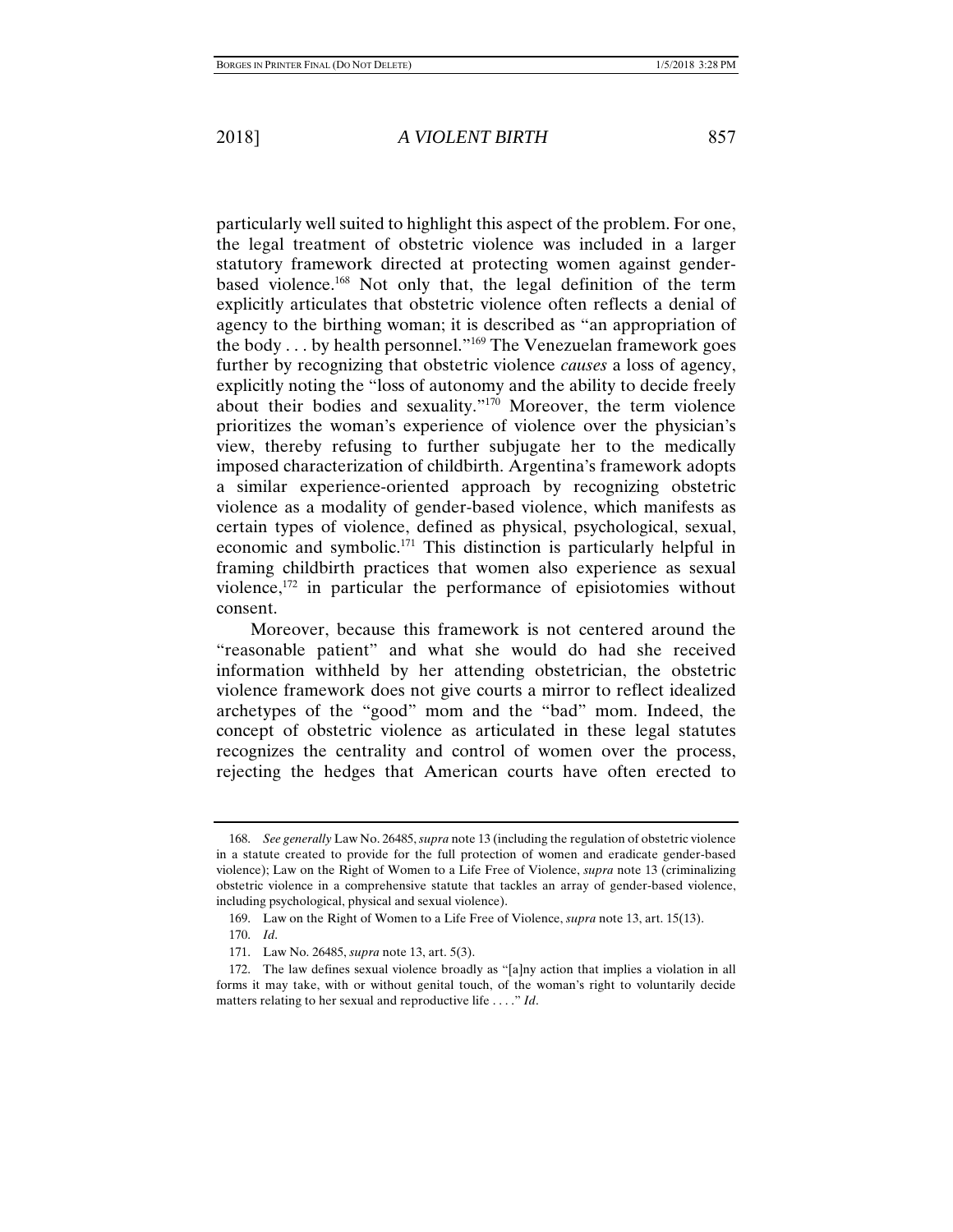disguise the undermining of women's choices. Also, as the concept of obstetric violence is articulated in conjunction with the patient's right to a natural birth process, the obstetric violence framework denormalizes medical intervention and forces physicians and courts to articulate justifiable reasons for their choices, rather than ritualistic ones.

Finally, the legal frameworks established in Venezuela and Argentina to address obstetric violence were part of overall programs designed to address gender-based violence systemically, in all forms and types. This concept was conceived to work not only as a tool for prosecution and reparation, but also as a public policy guide for future actions by the government. For example, the Venezuelan law addresses obstetric violence in a statute created to address women's right to a life free of violence, establishing guiding principles for how education and prevention campaigns should be pursued to reduce incidences of gendered violence in the country, and creating monitoring systems to improve detection of the problem.<sup>173</sup> Similarly, the Argentinean framework inserted obstetric violence into a broader statute addressing violence against women that established principles that will guide how the state develops related public policies, such as education and prevention campaigns and systems for providing economic assistance to victims. $174$  Given the absence of a public policy in the United States to address the systemic roots behind physician and court decisions overriding women's agency over childbirth, it may be useful to draw inspiration from a legal tool conceived for this purpose when implementing solutions.

### *C. Disentangling the Fight for Maternal Rights from Abortion Rights*

As explained above, courts and physicians have often conflated the decision that goes into choosing a childbirth procedure with the decision that a woman faces when choosing to have an abortion.<sup>175</sup> The obstetric violence framework can help childbirth rights advocates to weaken the abortion analogy by highlighting the violent nature of coerced medical procedures that differentiates this scenario from

 <sup>173.</sup> Law on the Right of Women to a Life Free of Violence, *supra* note 13, arts. 16–32.

 <sup>174.</sup> Law no. 26485, *supra* note 13, arts. 7–15.

 <sup>175.</sup> For further discussion of how courts and physicians blur the lines between abortion and legitimate childbirth choices, see *supra* Part I.B.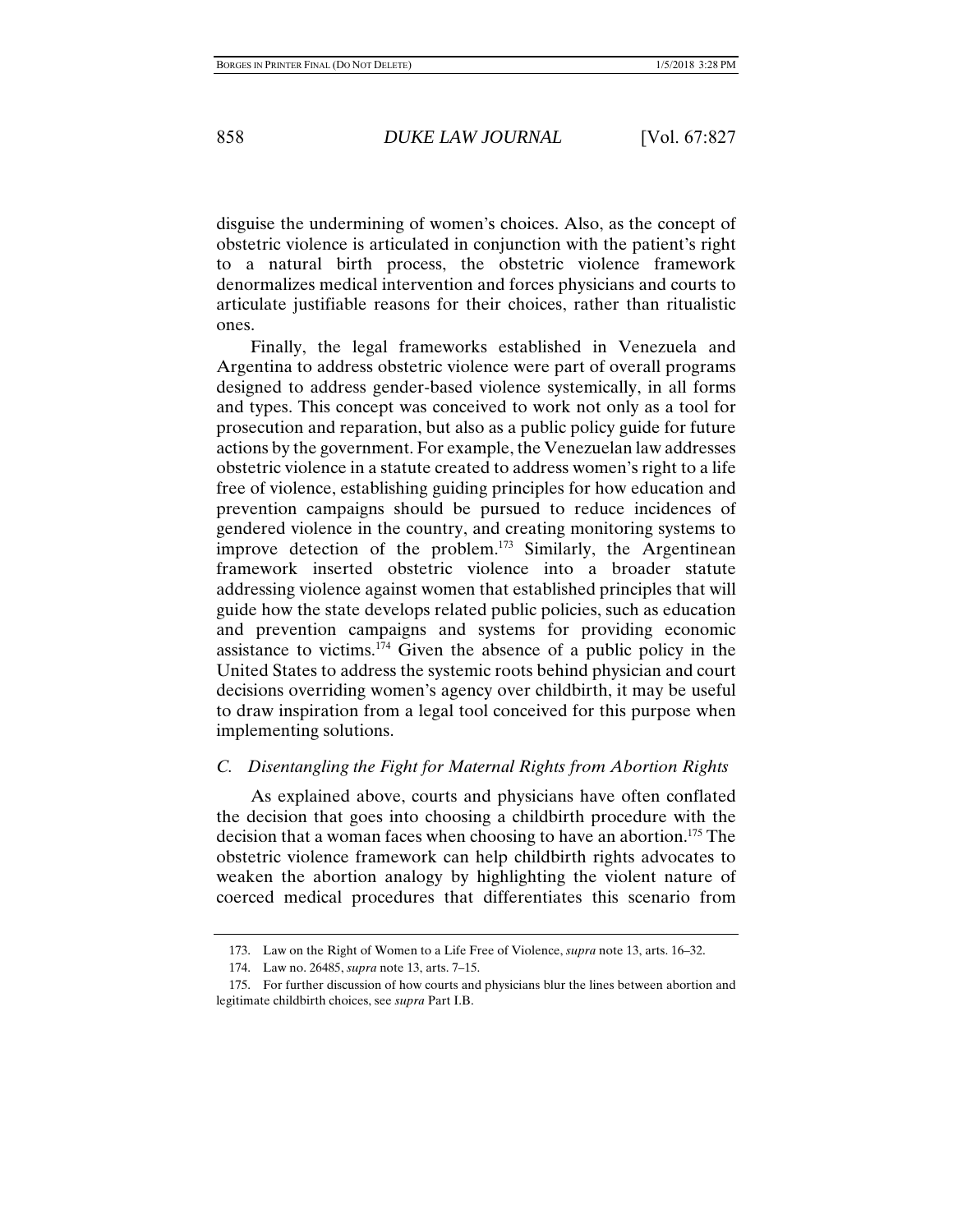abortion restrictions. The obstetric violence framework problematizes coerced procedures not only in terms of a woman's right to choose her preferred delivery method; it inserts this right within the context of a women's right to a life free of violence.<sup>176</sup> Because it is hard for courts and physicians to argue that women are not entitled to a life free of violence, the potential for backlash is reduced. It also makes it harder to justify an interest in protecting the fetal potential for life that would somehow allow the state to sign off on violence against the mother-tobe, unless it argues against the characterization of the coercive procedure as "violence."

This is not to say that abortion rights are not fundamental to the autonomy of women over their body and reproductive process or necessary to ensure women's equality.177 Maternal rights and abortion rights are simply different facets of the same quest for sexual and reproductive autonomy. But, given the amount of contention around abortion rights in the United States, it may not be the best strategy to address them simultaneously.

#### III. A CALL FOR ACTION: AN AGENDA FOR IMPLEMENTING THE OBSTETRIC VIOLENCE FRAMEWORK IN THE UNITED STATES

The best way to introduce a prevention framework for obstetric violence in the United States would be to lobby Congress for a specific statute to introduce the concept into broader initiatives that address violence against women. As such, advocates may try to introduce the term in public policy statutes addressing gendered violence, in particular, in the Violence Against Women Act of 1994<sup>178</sup> or of 2000.<sup>179</sup>

<sup>176</sup>*. See* Law No. 26485, *supra* note 13, art. 6 (translation by author) ("This law has as a purpose promoting and guaranteeing . . . the adequate conditions to sensitize and prevent, sanction and eradicate discrimination and violence against women in all its manifestations and scope . . . ."); Law on the Right of Women to a Life Free of Violence, *supra* note 13, art. 1 (translation by author) ("This law has the purpose of guaranteeing and promoting the right of women to a life free of violence . . . .").

 <sup>177.</sup> *See generally, e.g.*, Neil S. Siegel & Reva B. Siegel, *Equality Arguments for Abortion Rights*, 60 UCLA L. REV. DISCOURSE 160 (2013) (making the argument of why abortion rights are necessary if women are to enjoy full equality).

 <sup>178.</sup> Violence Against Women Act of 1994 (VAWA), Pub. L. No. 103-322, tit. IV, 108 Stat. 1902 (codified as amended in scattered sections of 16, 18 and 42 U.S.C.), *invalidated in part by* United States v. Morrison, 529 U.S. 598 (2000).

 <sup>179.</sup> Violence Against Women Act of 2000, Pub. L. No. 106-386, div. B, 114 Stat. 1491 (codified as amended in scattered sections of 42 U.S.C.).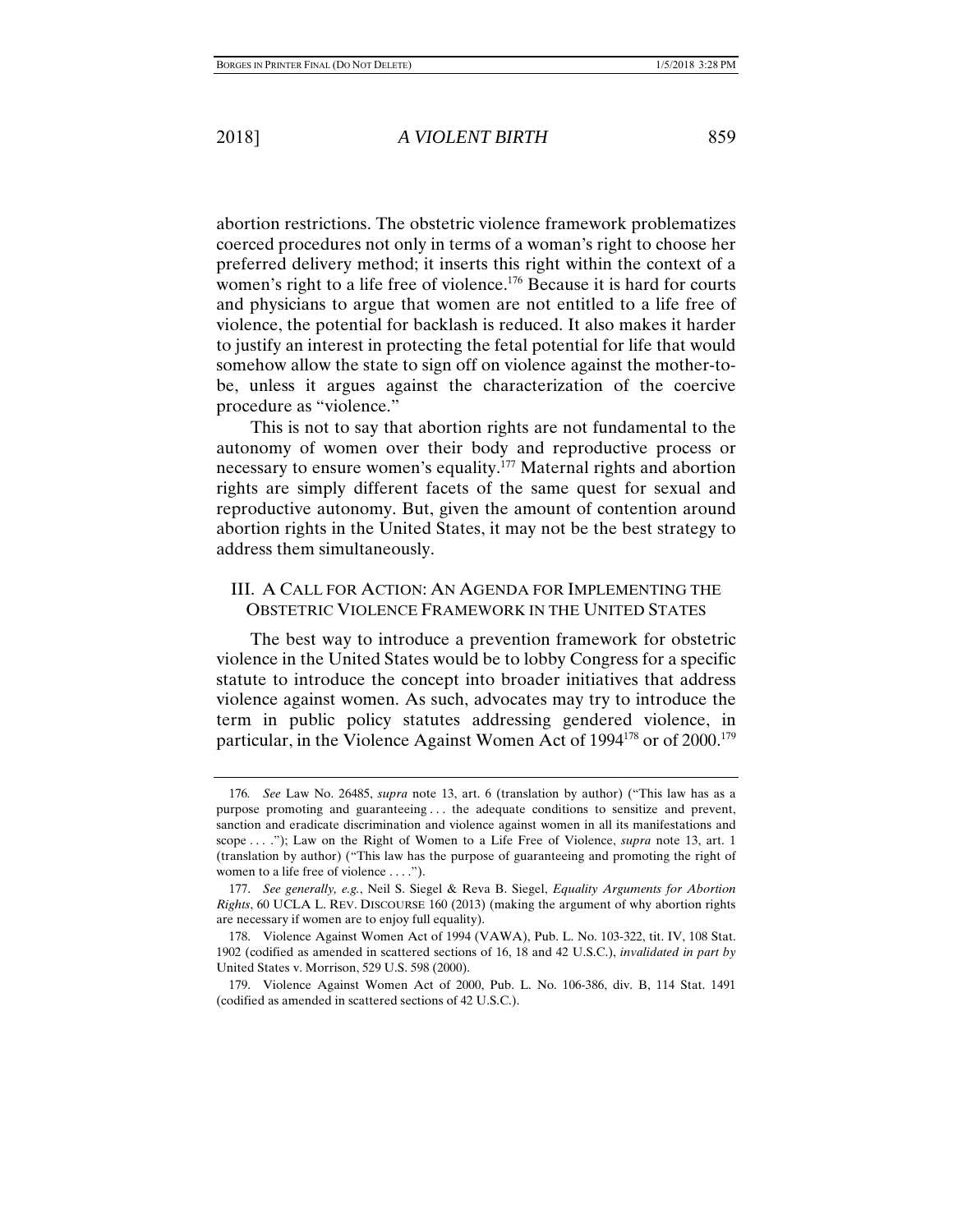"Incorporation of obstetric violence into these existing frameworks would provide opportunities for funding of research and investigatory bodies, victim restitution mechanisms, and rights-based education on respectful maternity care and prevention of mistreatment during childbirth for both patients and providers."180 This may be a better approach than seeking comprehensive regulation of the issue on a federal level, given the strength of the medical and insurance lobby in Congress.<sup>181</sup>

Because of restrictions on Congress's power to legislate on civil liability for gender-based violence, $182$  a legislative solution to address the civil liability side of coerced medical procedures in childbirth will have to be pursued at the state level. By creating an independent tort of obstetric violence, states would be free to establish requirements of proof that address the shortcomings of the existing system. This would mean, to start, legally recognizing women's absolute right to make decisions over childbirth procedures, in spite of a state's interest in preserving the fetus's potential for life. Moreover, the creation of an independent tort would allow legislatures to properly consider noneconomic injuries without fear of increasing medical liability in other contexts. Because this change would increase recovery potential for women, it would help victims to overcome the problem of finding a lawyer to take their case.<sup>183</sup>

However, the experiences in Argentina and Venezuela suggest that the adoption of legal text is not enough. In Argentina, for example, "despite the passage of [the] 2004 statute guaranteeing the rights of birthing women and [the] 2009 statute prohibiting obstetric violence, courts adjudicating tort suits continue to rely on a malpractice analysis rather than the norms of humanized childbirth and freedom from

 <sup>180.</sup> Diaz-Tello, *supra* note 2, at 62.

 <sup>181.</sup> Evidence of the strength of the medical liability lobby is readily available. One example is that a "House committee [has recently] advanced a tort reform bill that would put a nationwide cap on noneconomic damages in medical malpractice cases arising out of federally funded healthcare." Y. Peter Kang, *House Bill To Cap Med Mal Damages Clears Committee*, LAW360 (Mar. 1, 2017), https://www.law360.com/articles/897075/house-bill-to-cap-med-mal-damagesclears-committee [https://perma.cc/XXW2-5AEH].

 <sup>182.</sup> *Morrison*, 529 U.S. at 627 (finding that Congress did not have the power to regulate civil liability for gender-based violence).

 <sup>183.</sup> For further discussion of how women have trouble finding lawyers willing to litigate their medical malpractice claims in cases that do not result in an injury to the fetus, see *supra* Part I.A.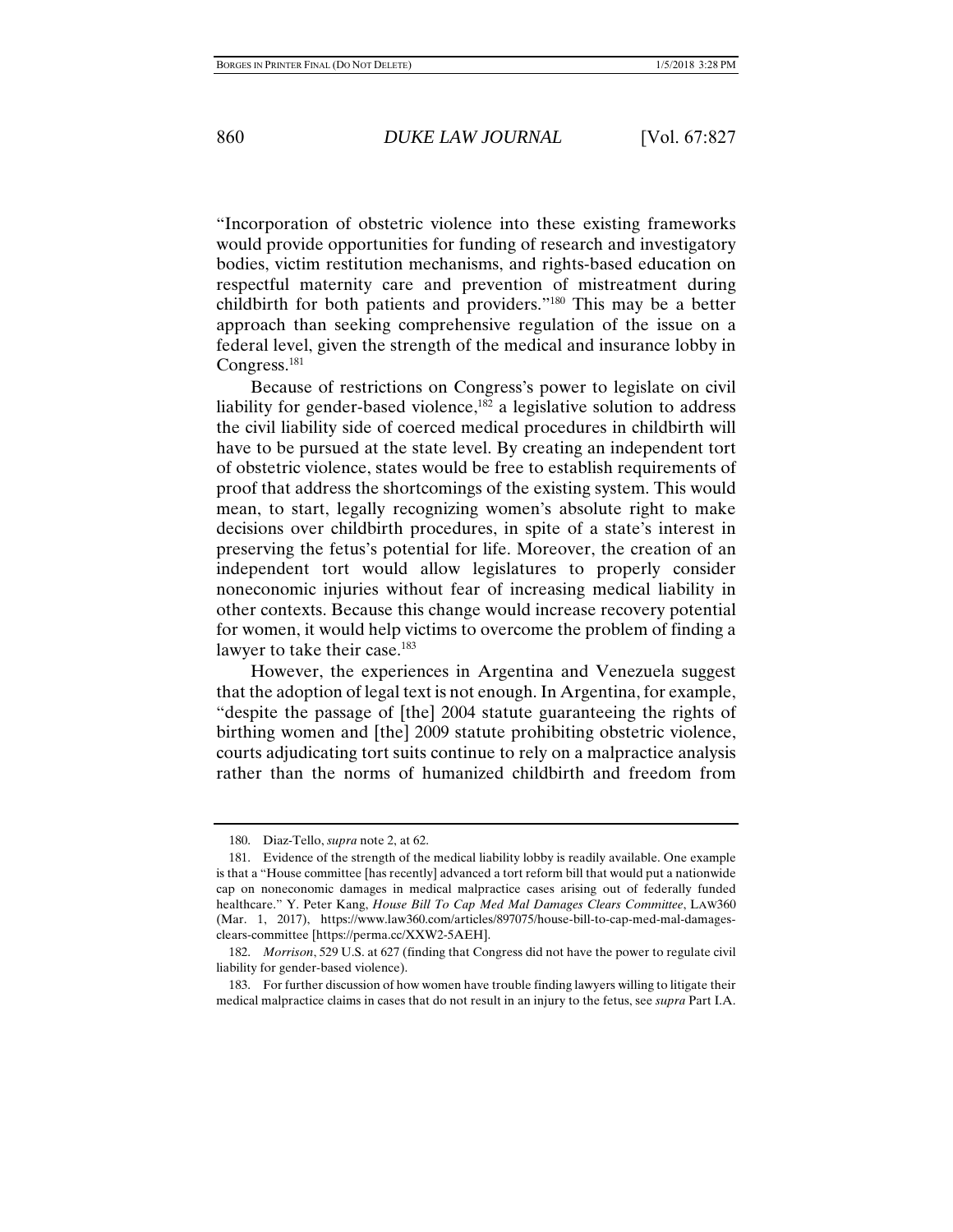violence."184 This means that aside from articulating the legal concept and succeeding in its adoption, childbirth advocacy groups will need to focus their efforts in promoting education among the population, legal practitioners, and the medical community. It may also be helpful to investigate possible administrative schemes to monitor reported occasions of coerced procedures.185

In terms of litigation strategies under the current torts of medical battery, malpractice, and lack of informed consent, it is unclear whether a change in the language used to describe coerced procedures would impact the courts' reasoning. In Dray's case, the amicus brief filed by the National Advocates for Pregnant Women and Human Rights in Childbirth used the term "obstetric violence" to describe the experiences of women coerced into treatment by physicians, but whether this will help sway the jury is still unclear.<sup>186</sup> The judge seemed unconvinced by their arguments when assessing Dray's motion for summary judgment.<sup>187</sup> But the fact that childbirth rights advocacy groups in the United States have already embraced the obstetric violence concept in their legal arguments may be helpful in changing how legal decisionmakers address the phenomenon.<sup>188</sup> Similarly, as for preventing doctors from obtaining court orders compelling women to undergo certain procedures, it may be that describing the procedure in terms of obstetric violence will help courts to see the nature of the problem. Because this concept focuses on how women perceive the coerced procedure, it makes it less about choice and more about the right to be free from violence. This is likely to give the courts a reason

 <sup>184.</sup> Diaz-Tello, *supra* note 2, at 62.

 <sup>185.</sup> A bipartisan group is currently trying to set up such a scheme for addressing maternal morbidity. Preventing Maternal Deaths Act of 2017, H.R. 1318, 115th Cong. (1st Sess. 2017). Monitoring for coercion during childbirth could easily be conducted in a similar fashion, or even as part of the same initiative, given that obstetric violence is thought to negatively impact maternal health.

 <sup>186.</sup> *See generally* HRC Amicus Curiae, *supra* note 32 (using the term obstetric violence to describe the experience of women that suffered abuse during childbirth); National Advocates for Pregnant Women et al. as Amicus Curiae in Support of Plaintiff Rinat Dray, Dray v. Staten Island Univ. Hosp., No. 500510/2014 (N.Y. Sup. Ct. filed Jan. 22, 2014) (using the term obstetric violence throughout the brief to describe the experience of women that suffered abuse during childbirth).

 <sup>187.</sup> Order dated May 15, 2015 at 12, *Dray*, No. 500510/2014.

 <sup>188.</sup> Sánchez, *supra* note 9, at 93–96 (recognizing that the concept of obstetric violence is perceived by advocacy groups as a powerful tool to raise social awareness to the issue).